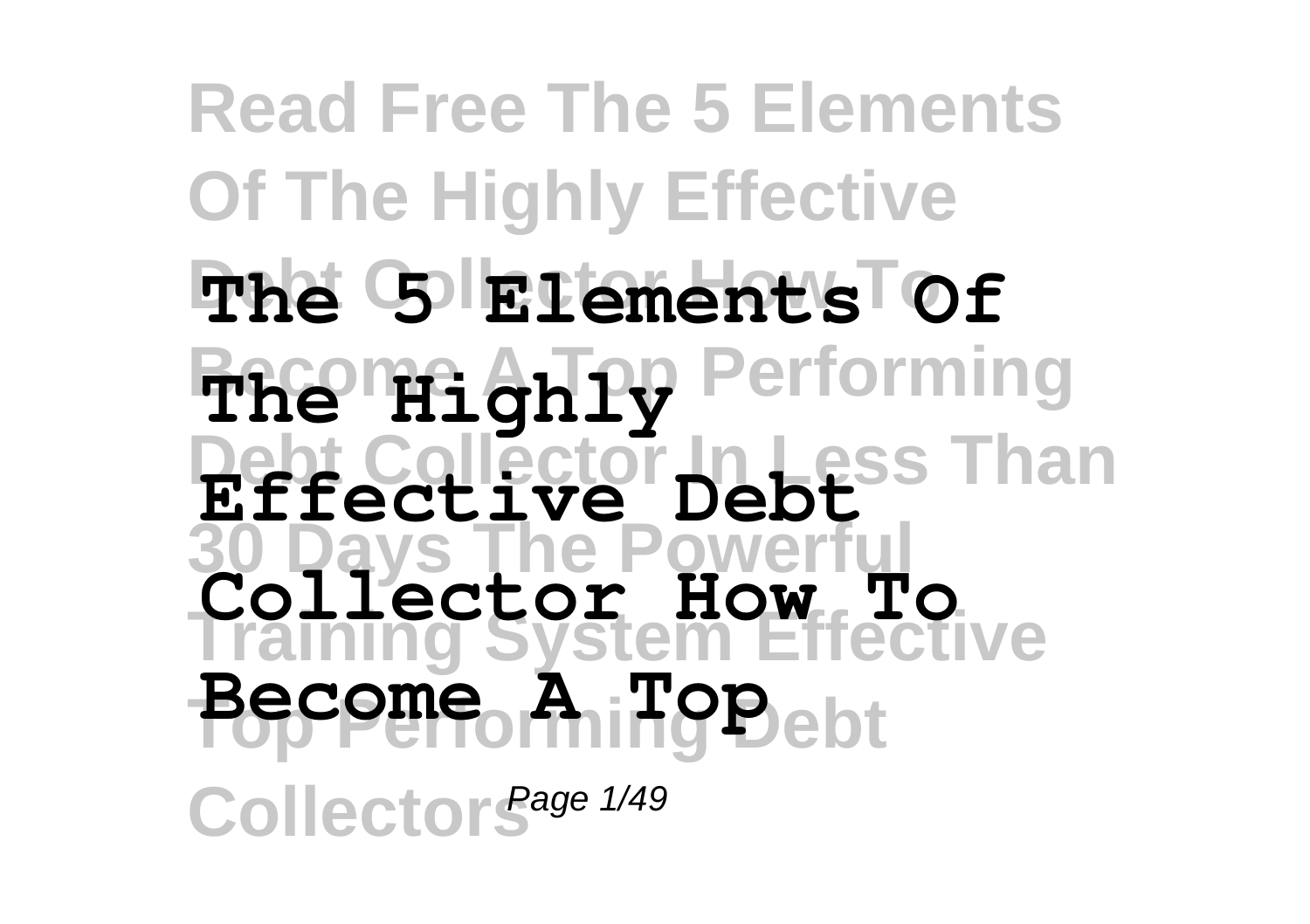**Read Free The 5 Elements Of The Highly Effective Performing Debto**  $\text{Coker}$ tor <sub>p</sub>In Lessig  $\textbf{Than } 30 \textbf{c}$  **Days Liber** han **30 Days The Powerful Powerful Training Training System Effective System Effective** Top Perfor<sup>age 2/49</sup>g Debt **Collectors**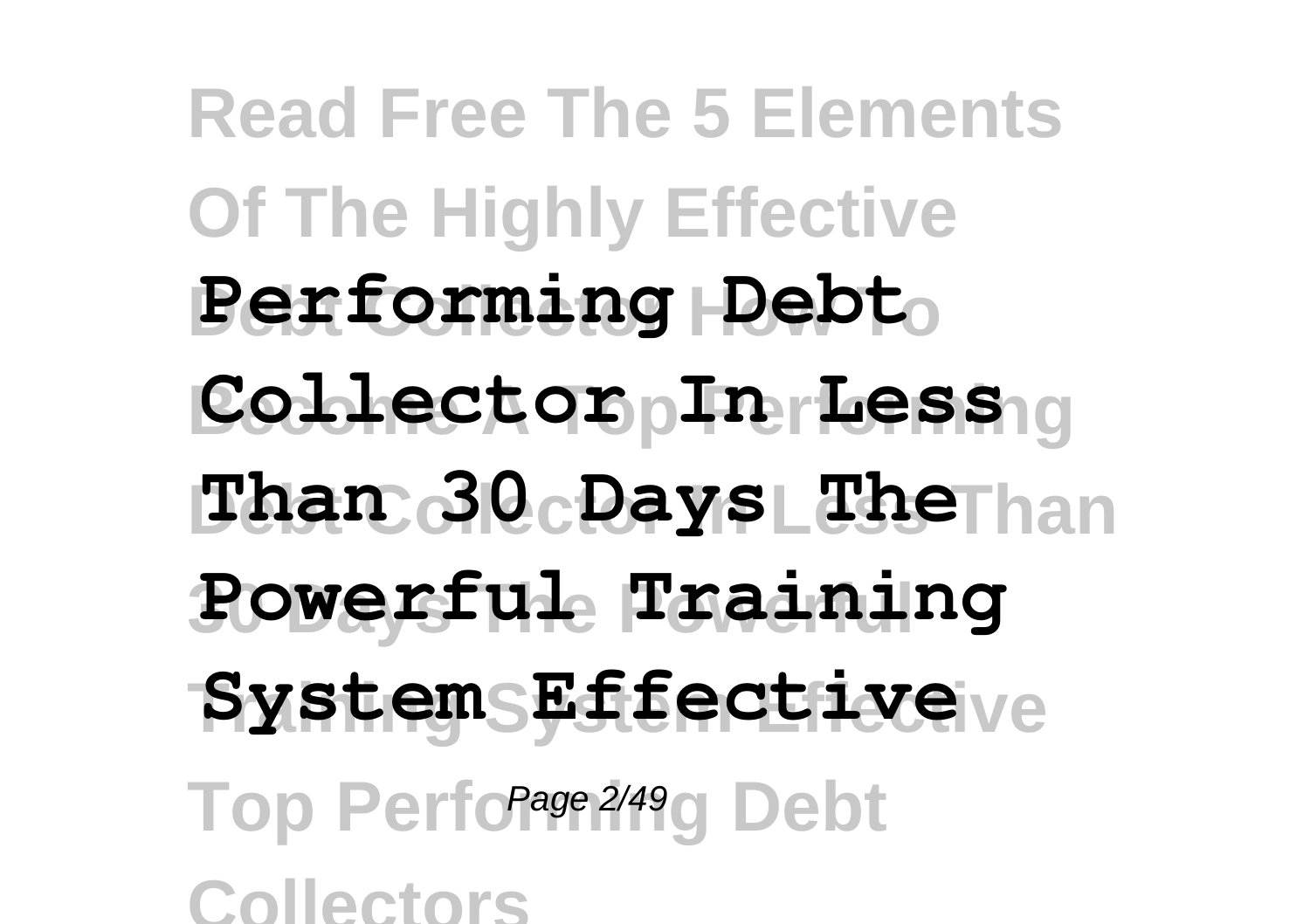**Read Free The 5 Elements Of The Highly Effective Debt Collector How To Top Performing Debt Collectors** Performing Eventually, Cyou will very han discover a other experience cash. lyet when? get you ive Top Perfor<sup>age 3/49</sup>g Debt **Collectors** and triumph by spending more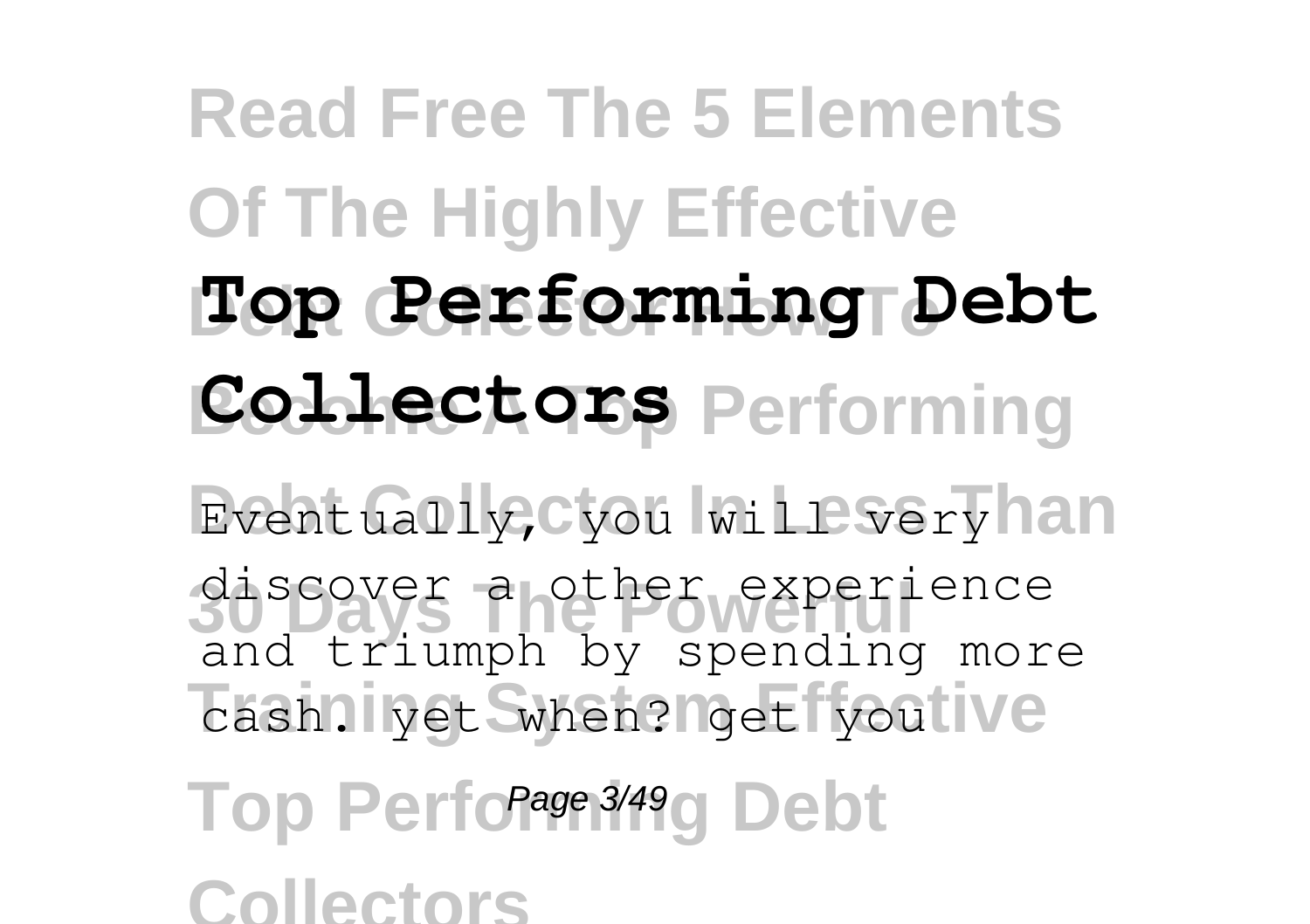**Read Free The 5 Elements Of The Highly Effective** undertake that you require Becomire those all needs g cash? Why don't you try to an get something basic in the beginning? That's something **Top Performing Debt** comprehend even more not far Collector<sup>Sage 4/49</sup> once having significantly that will lead you to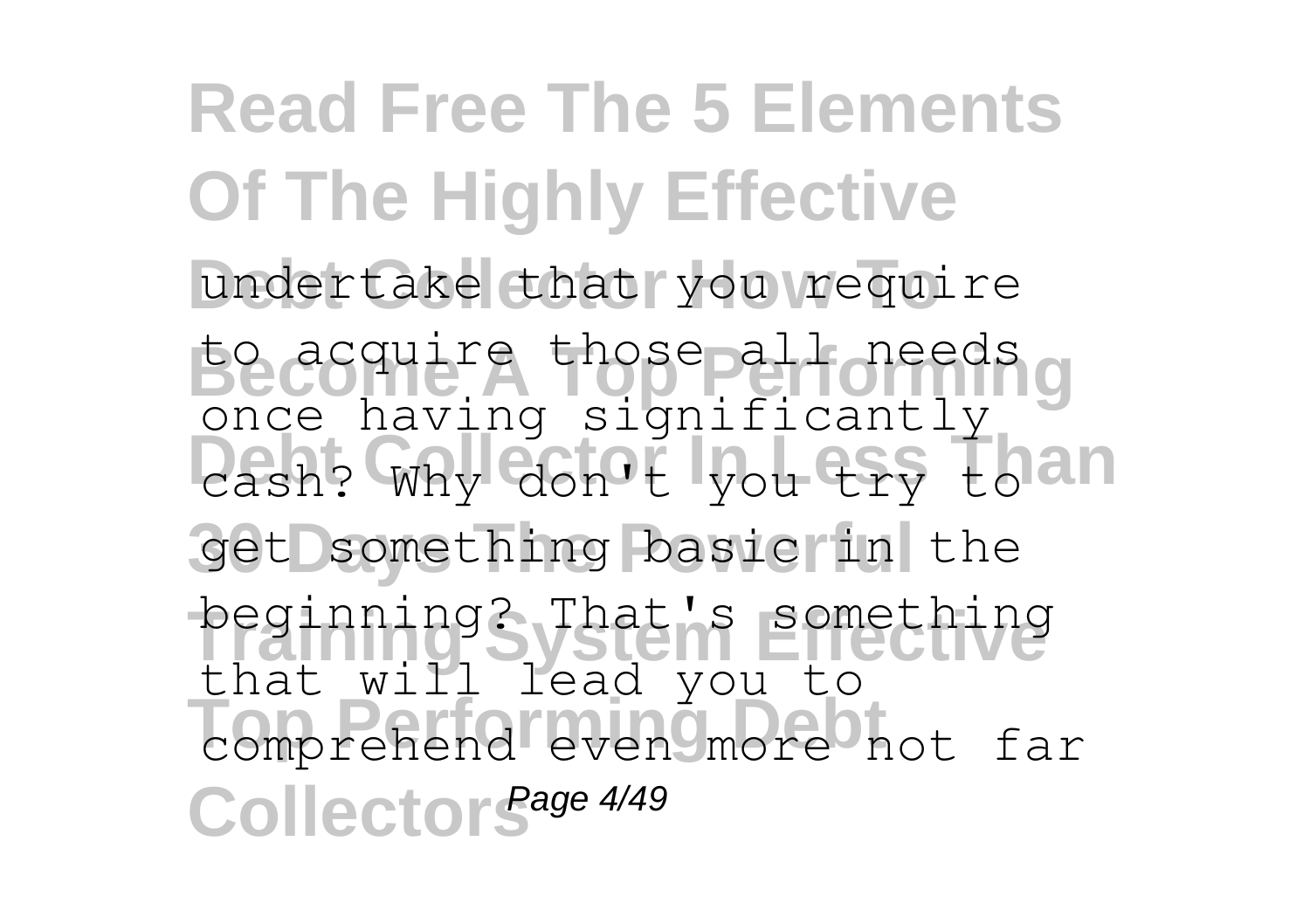**Read Free The 5 Elements Of The Highly Effective** off from the globe, w To experience, some places, ing **Debt Collector In Less Than 30 Days The Powerful** Trais Your definitely own **Top Performing Debt** reviewing habit. among Collector<sup>Sage 5/49</sup> like history, amusement, and become old to feint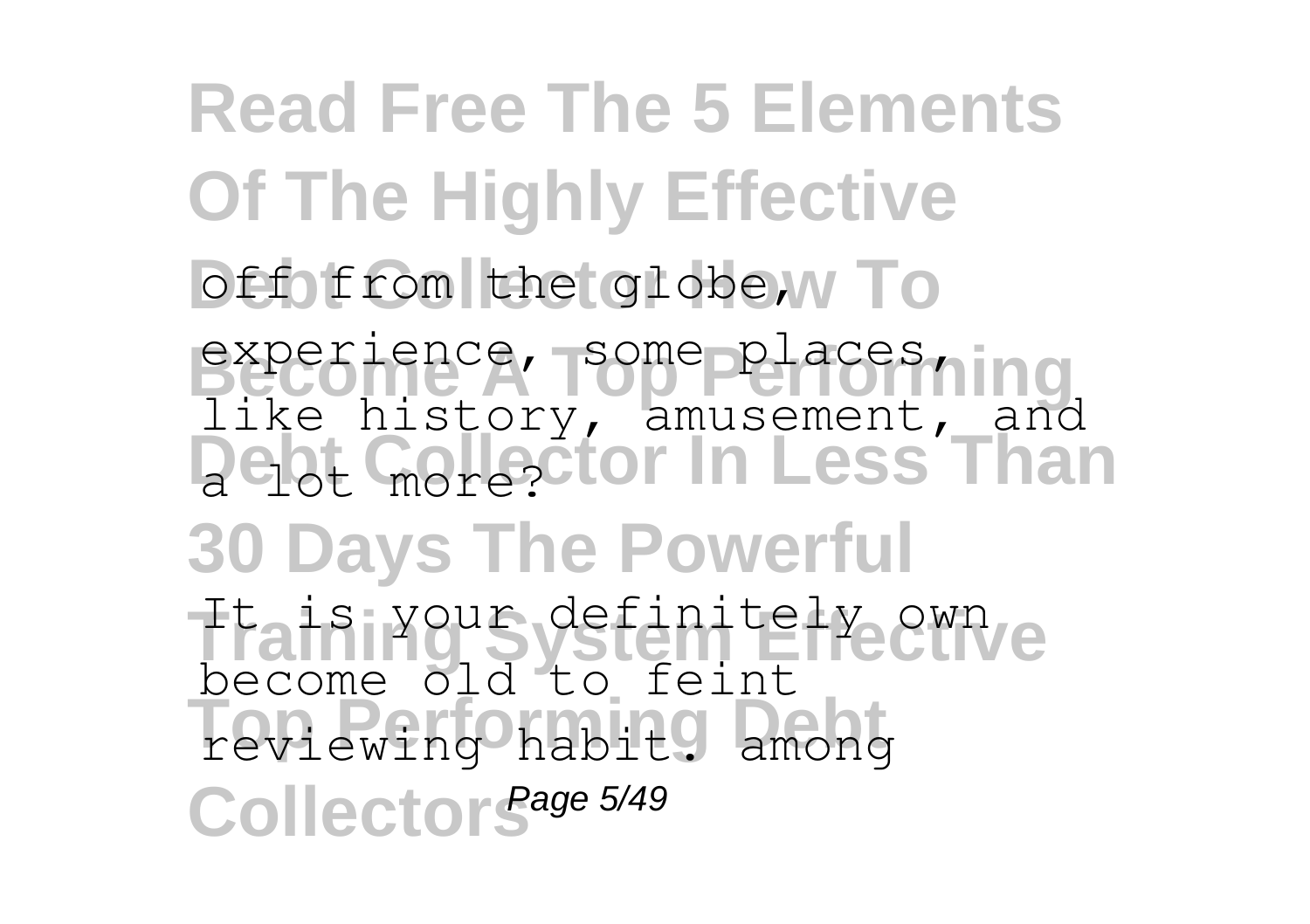**Read Free The 5 Elements Of The Highly Effective** guides you could enjoy now **Become A Top Performing** is **the 5 elements of the Collector how to become Than 30 Days The Powerful top performing debt Training System Effective collector in less than 30 Top Performing Debt system effective top** CollectorS<sup>age 6/49</sup> **highly effective debt days the powerful training**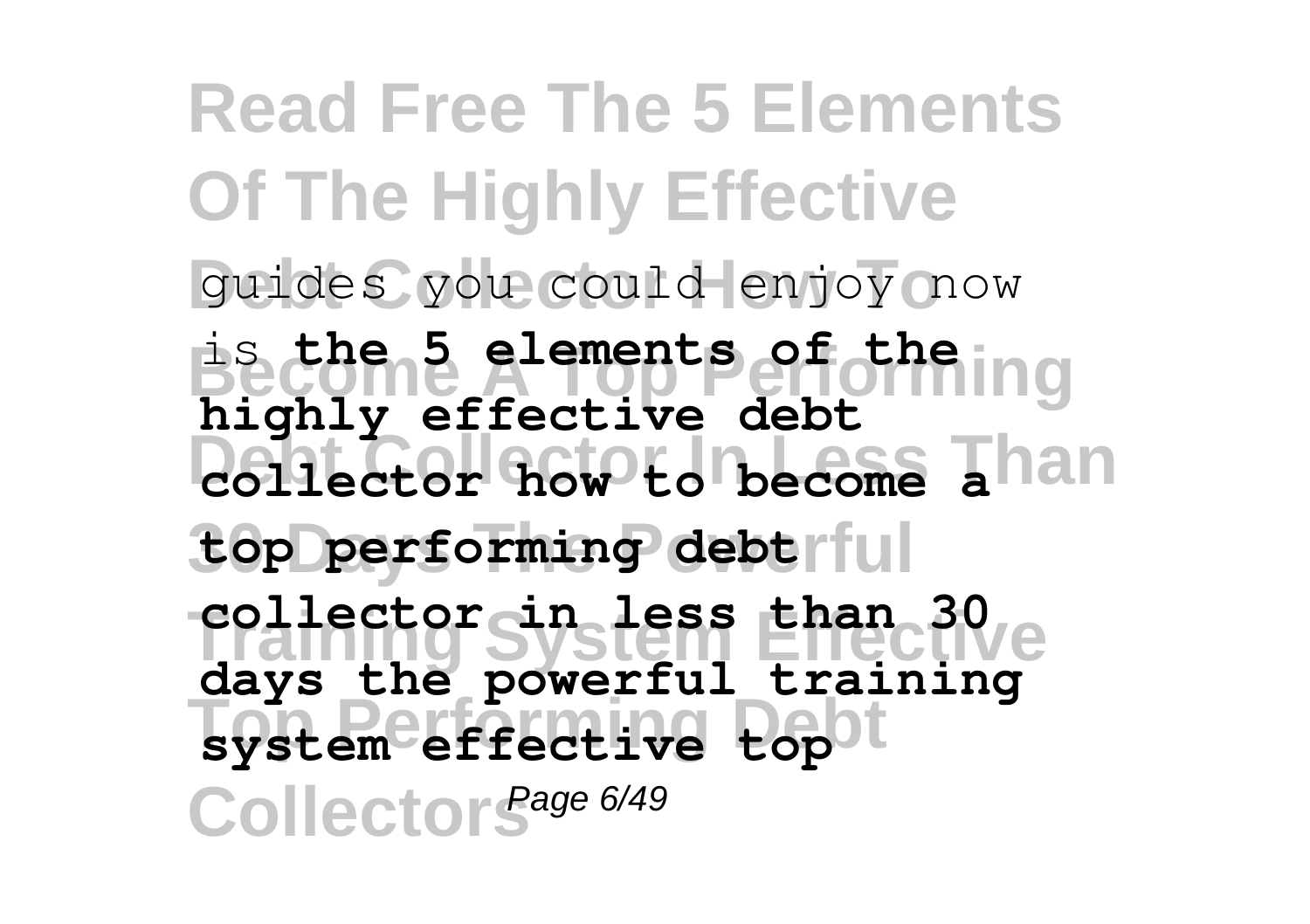**Read Free The 5 Elements Of The Highly Effective** performing debt collectors **Belowme A Top Performing** The 5 Elements of Effective n **30 Days The Powerful** Thinking Full Audiobook by Edward B. System and Michael **Top Performance** Collector<sup>Sage 7/49</sup> Starbird Wu Xing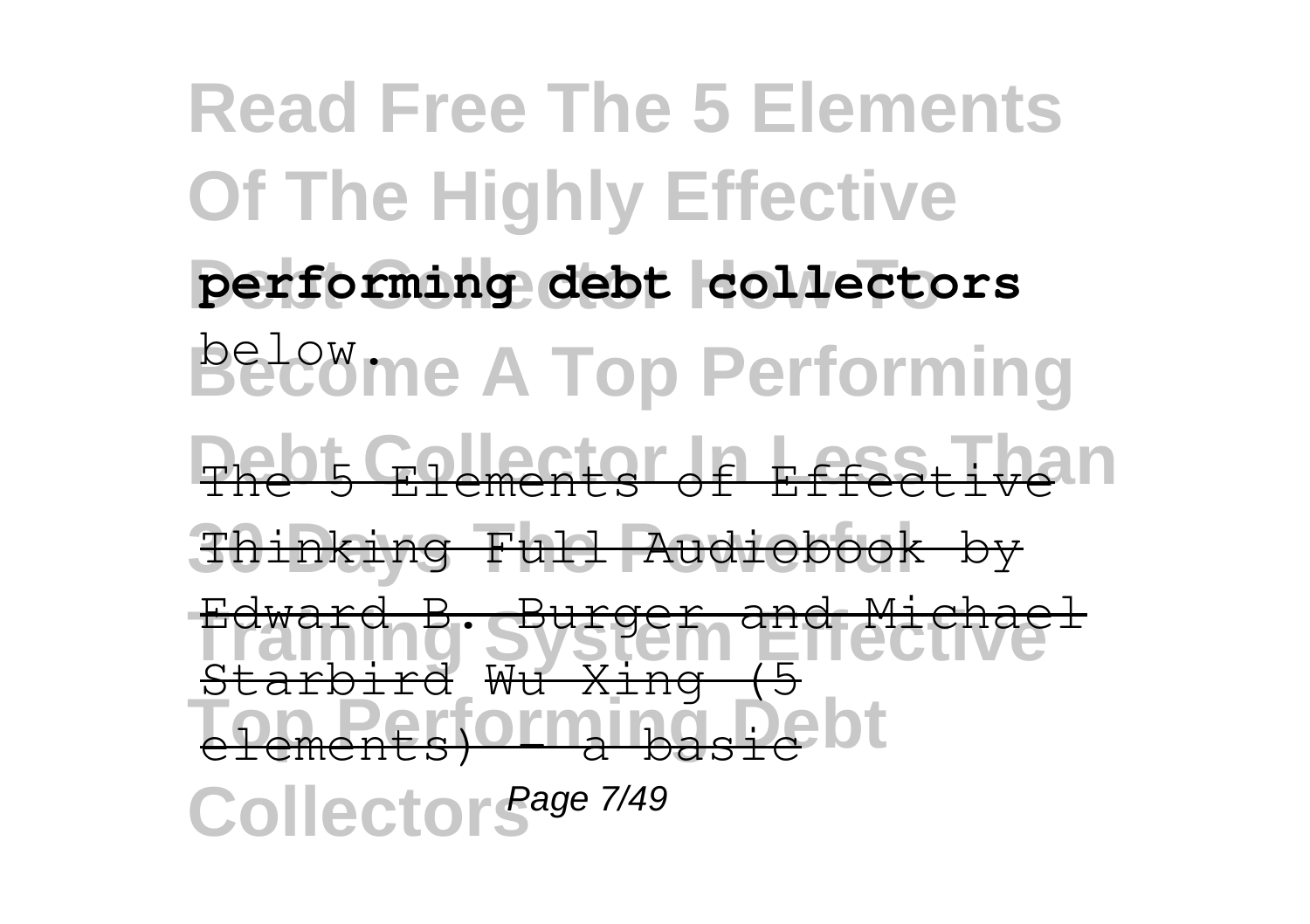# **Read Free The 5 Elements Of The Highly Effective Debt Collector How To** explanation **THE 5 ELEMENTS**

**OF EFFECTIVE THINKING by**<br> **OF COMPLISHING BearbGallector In Less Than Edward Burger \u0026 Michael**

**30 Days The Powerful** The 5 Element Theory*The 5* **Training System Effective** *Elements of a Marketable Non-***Top Performing Debt** Elements of Effective CollectorS<sup>age 8/49</sup> *Fiction Book* The Five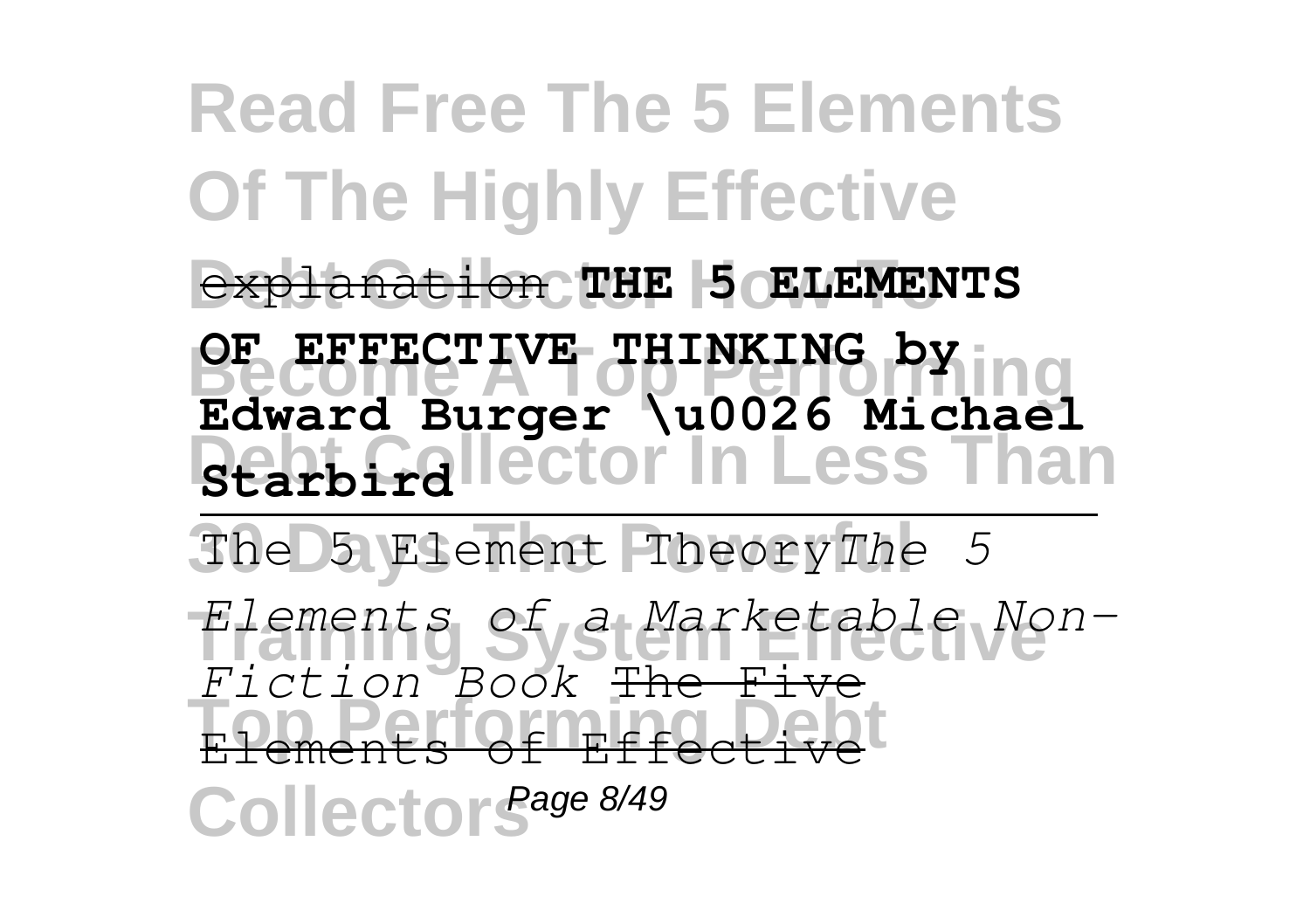**Read Free The 5 Elements Of The Highly Effective** Thinking eEdward Burger and <del>Michael Starbird-Full</del><br>Become A Tory Elements<br>Audiobook Story Elements **PowToon The 5 Elements A** an Feng Shui Perspective **Training System Effective** Proposition 2 The 5 Elements **Top Performing Debt** of Plot Structure (Finding CollectorS<sup>age 9/49</sup> Michael Starbird Full Euclid's Elements Book 5 -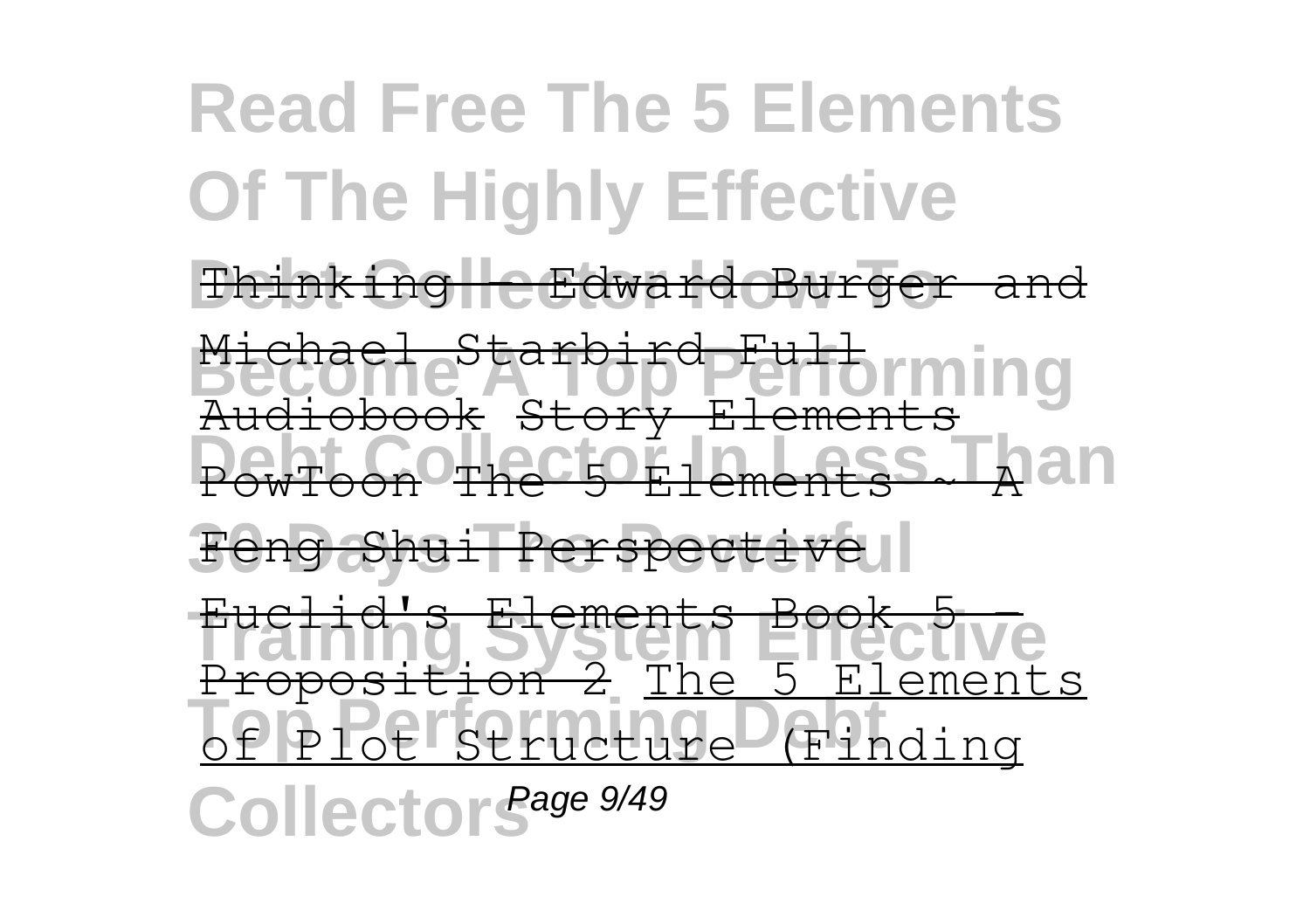**Read Free The 5 Elements Of The Highly Effective Debt Collector How To** Nemo) **Giovanni Maciocia The Become A Top Performing Spirits of the 5 Elements 5 Biory** *The Yin Yang: Meaning*  $\Box$ **30 Days The Powerful** *\u0026 Philosophy Explained* **Training System Effective** *| Tea Time Taoism* Five **The Performing Code**<br>The Of All Cariste Collector<sup>Sage 10/49</sup> **ELEMENT THEORY 1 Parts of a**  $E$  lements of Nature  $$ existence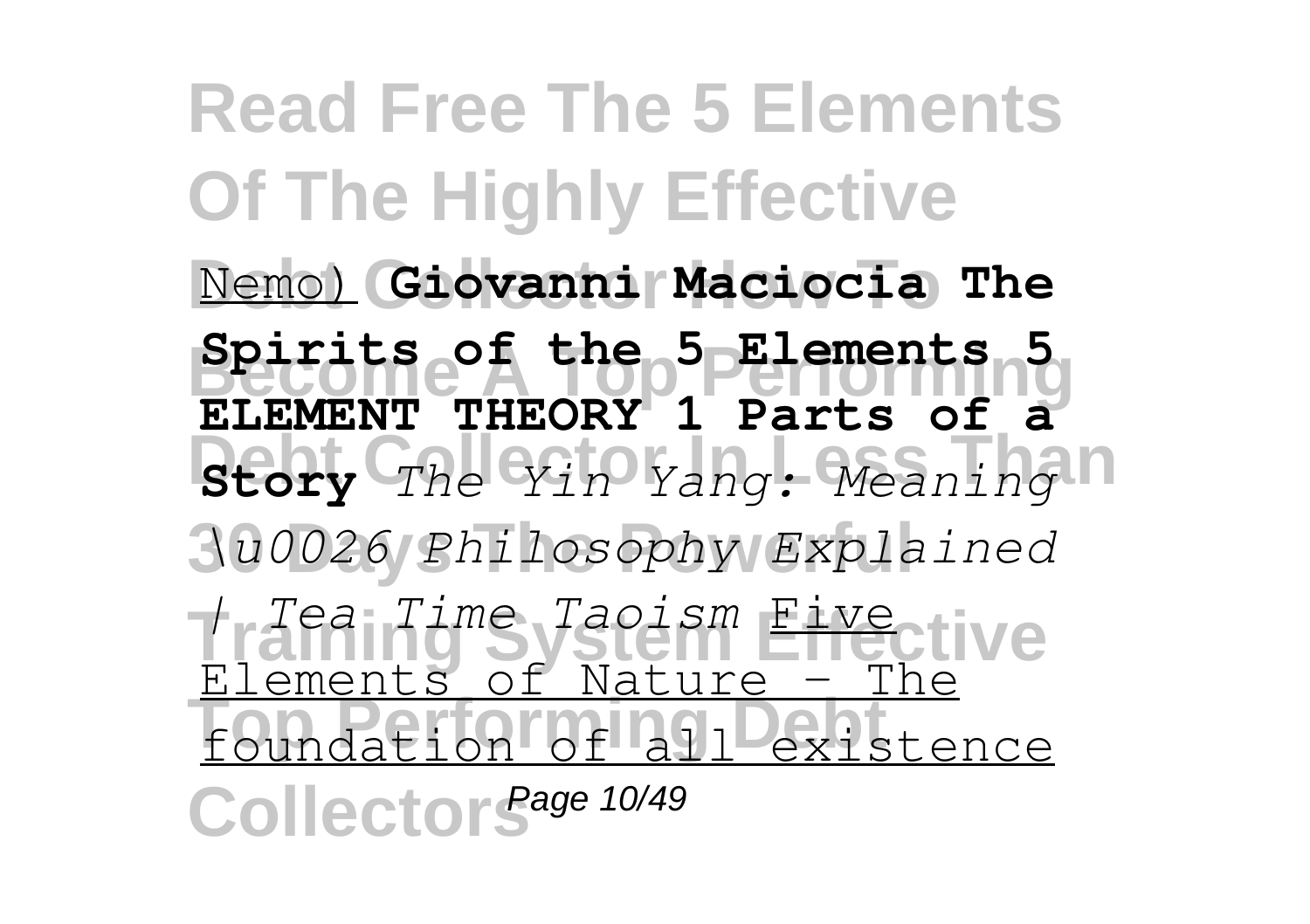**Read Free The 5 Elements Of The Highly Effective Deb7 Habits of Highlyo Effective Thinkers You Can**g **Elements of Develop YourThan**  $\blacksquare$  **Elements | Jannik VLaursen** THE 5 ELEMENTS OF NATURE - ctive **Top Performing Debt** Effective Thinking: Change Collector<sup>Sage 11/49</sup> Learn Anything **The 6** Trailer <del>The Fifth El</del>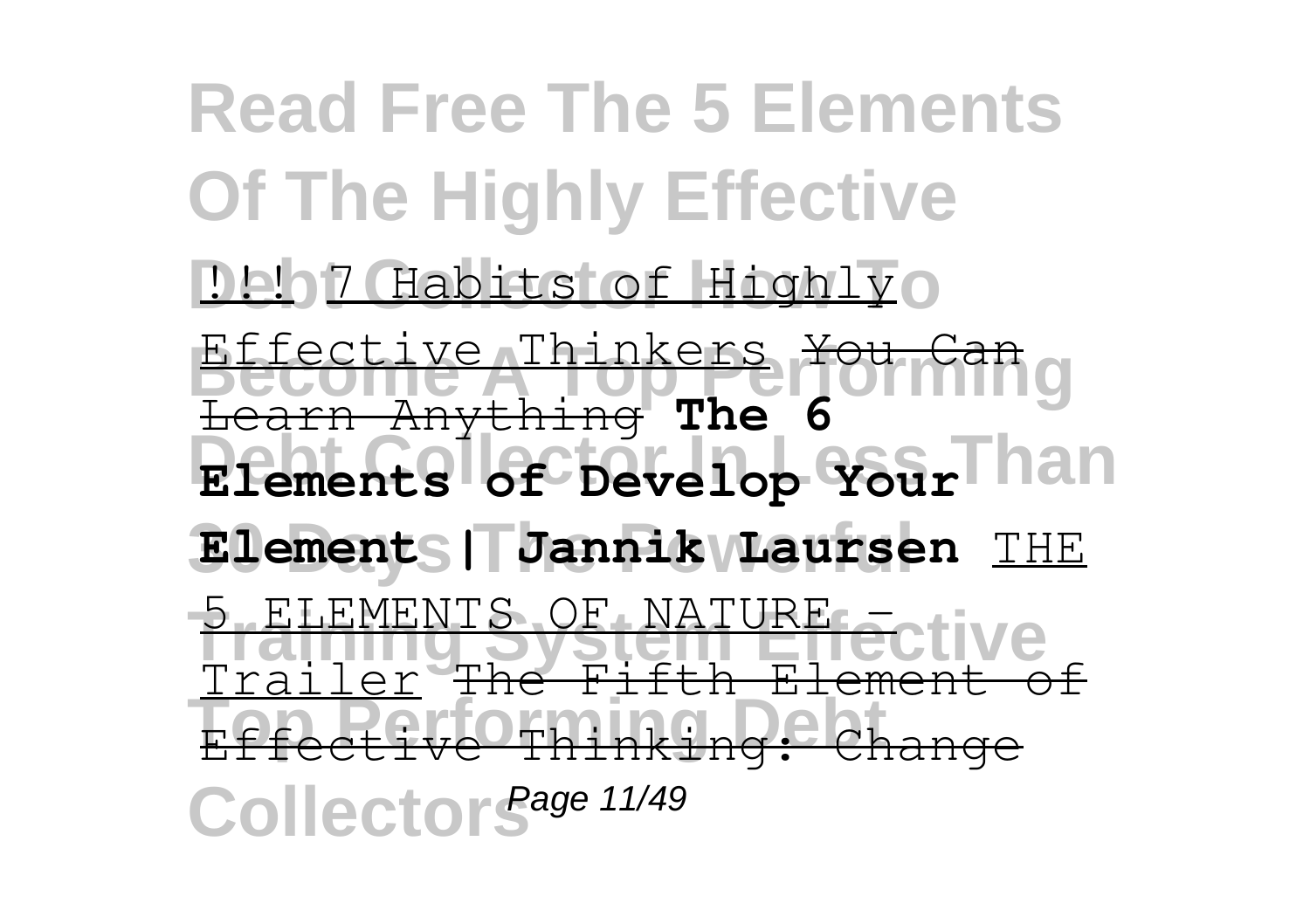**Read Free The 5 Elements Of The Highly Effective** How to pick your own lucky Bergoshui Acolors pwith the ng **Peng Shui Tips - Five S Than 30 Days The Powerful** Elements*Euclid's Elements* **Training System Effective** *Book 5 - Proposition 1* The **Top Performing Debt** Mudras of The 5 Elements Collector<sup>Sage 12/49</sup> elements Healing Power Of Hands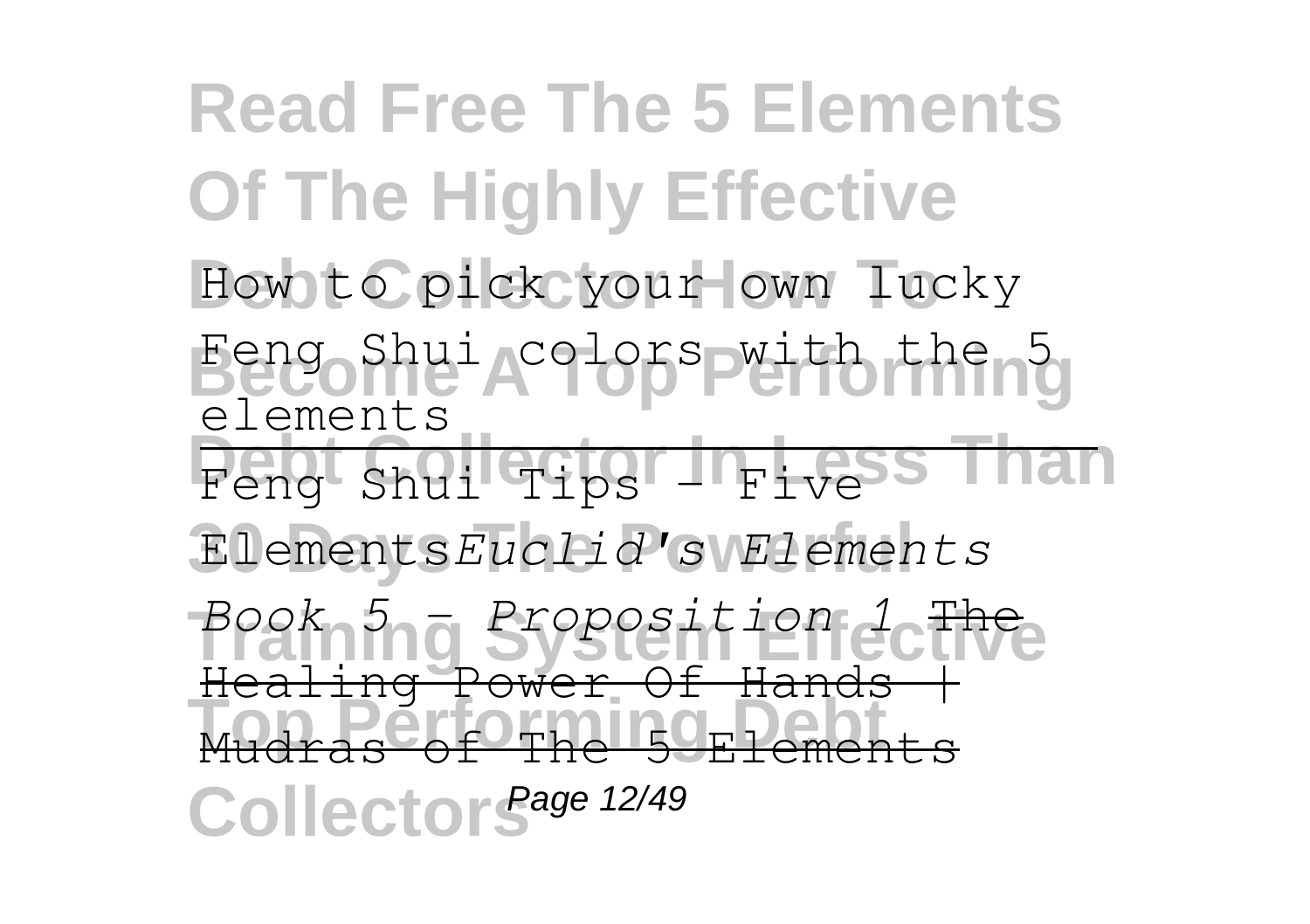**Read Free The 5 Elements Of The Highly Effective Debt Collector How To** [All You Need to Know Right Become A tements of a ming **Debtary** *The 5 Elements* of 1211  $Drama$  TCM Theory of 5 **Training System Effective** Elements Learning Intuitive **Top Performing Debt** the 5 Elements of Effective Collector<sup>Sage 13/49</sup> story | Reading | Khan Tarot Reading For Beginners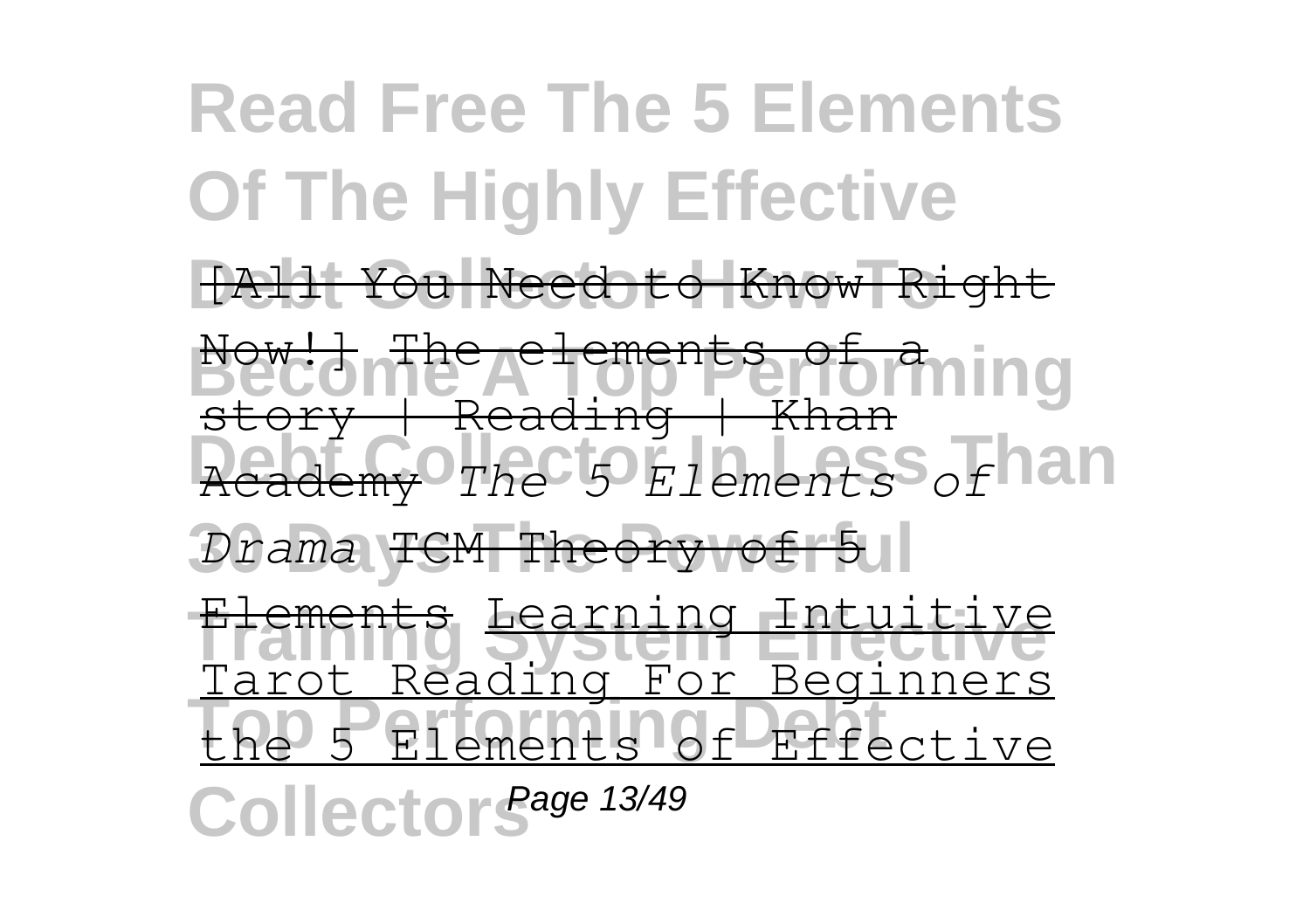# **Read Free The 5 Elements Of The Highly Effective Thinking ector How To**

**Become Hements of Therming** Aristotle's aether, in the an Greek tradition. While **Training System Effective** Hinduism traditionally **Top Performing Debt** Buddhism typically only the Collector<sup>Sage 14/49</sup> Akasha is the equivalent to recognizes five elements,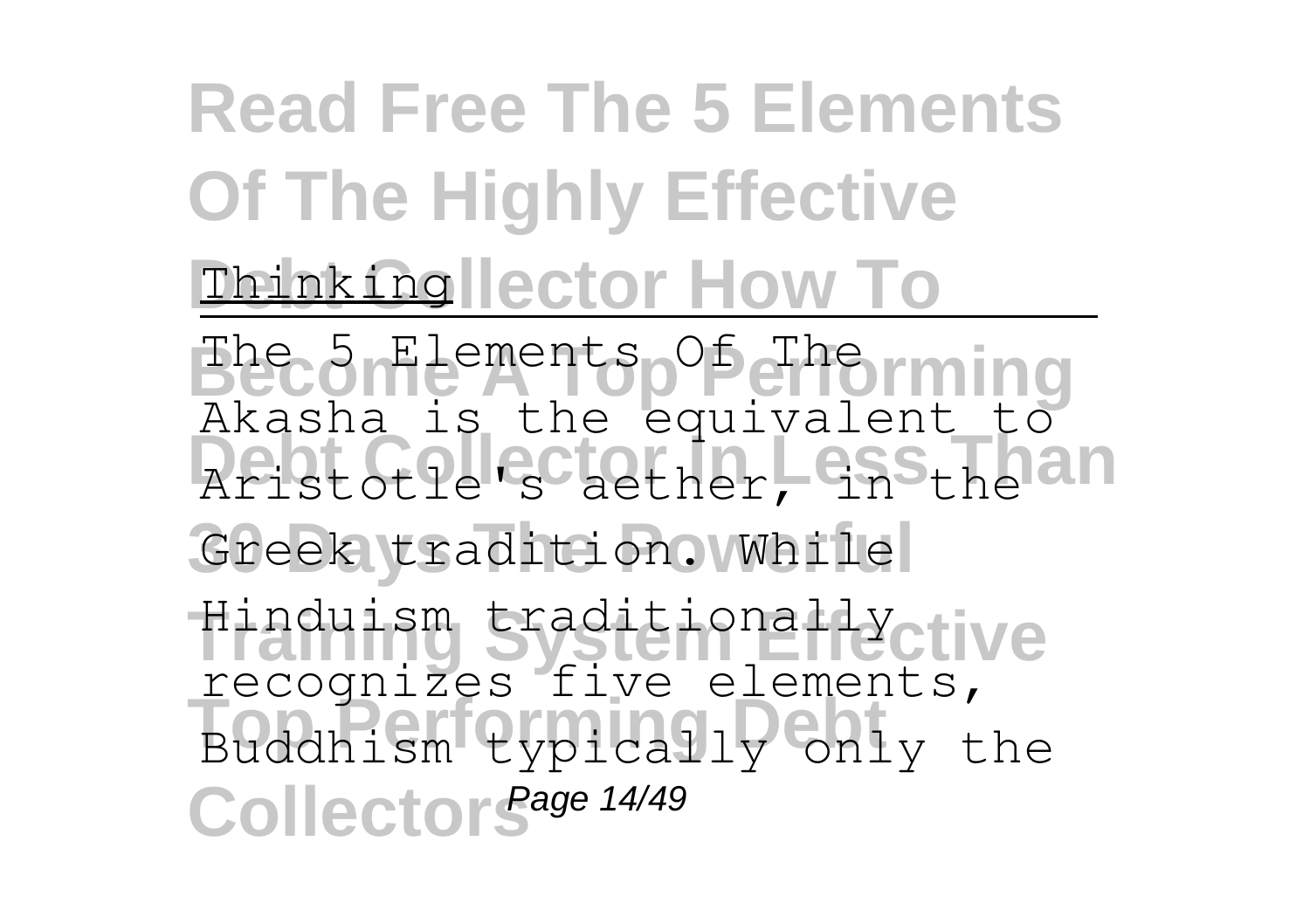**Read Free The 5 Elements Of The Highly Effective** first (four "great" or To **Become A Top Performing** "gross" elements. Although first four elements roughly n translate as being air, fire, water, sand earth. Wayu **Top Performing Debt** Collector<sup>Sage 15/49</sup> the names are different, the (wind or air)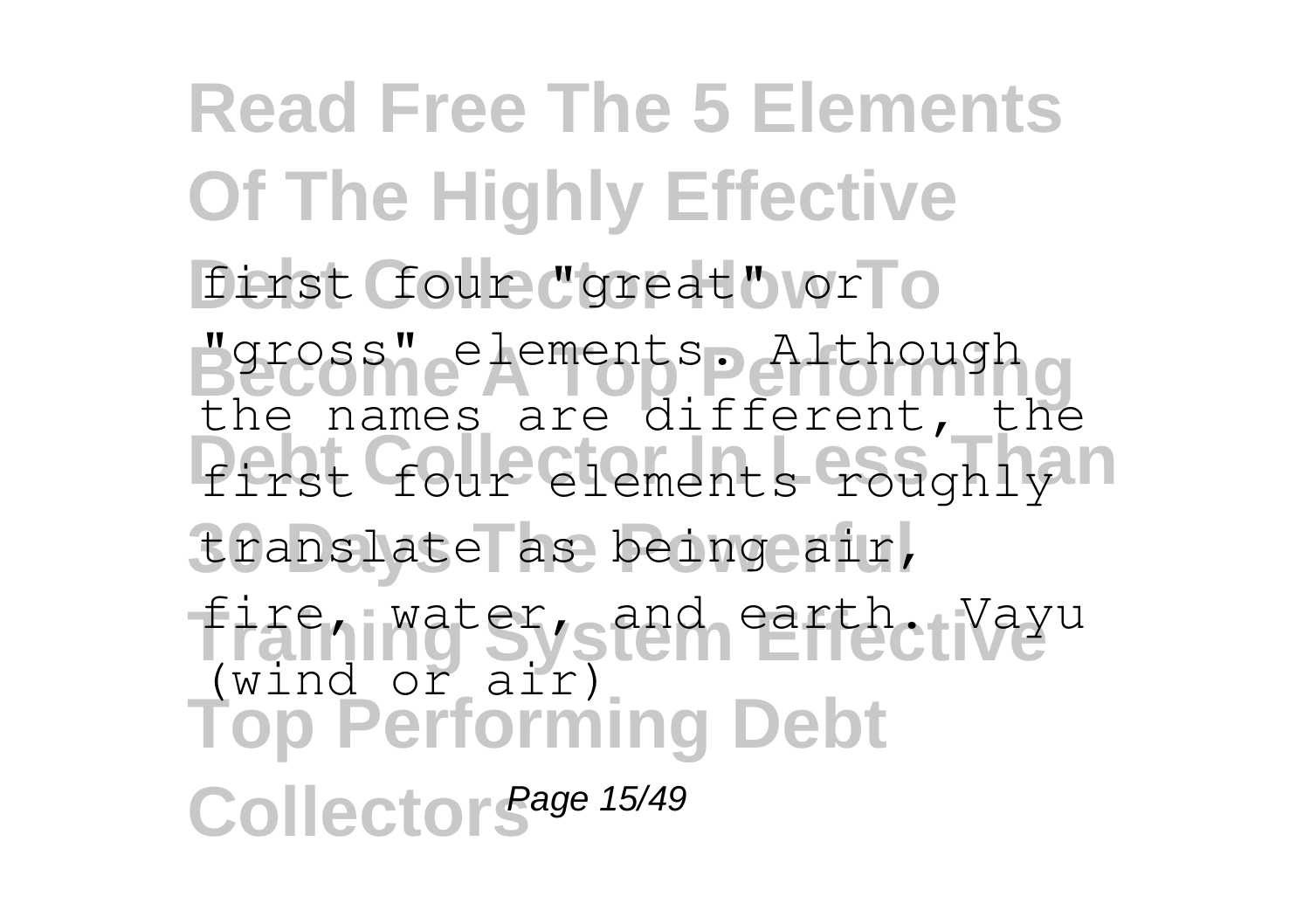# **Read Free The 5 Elements Of The Highly Effective Debt Collector How To**

What Are the 5 Traditional g The Five Elements in Nature n **30 Days The Powerful** The Chinese believe there are five seasons EAutumn, e four we commonly talk about) Collector<sup>Sage 16/49</sup> Elements? - ThoughtCo Winter, Spring, Summer (the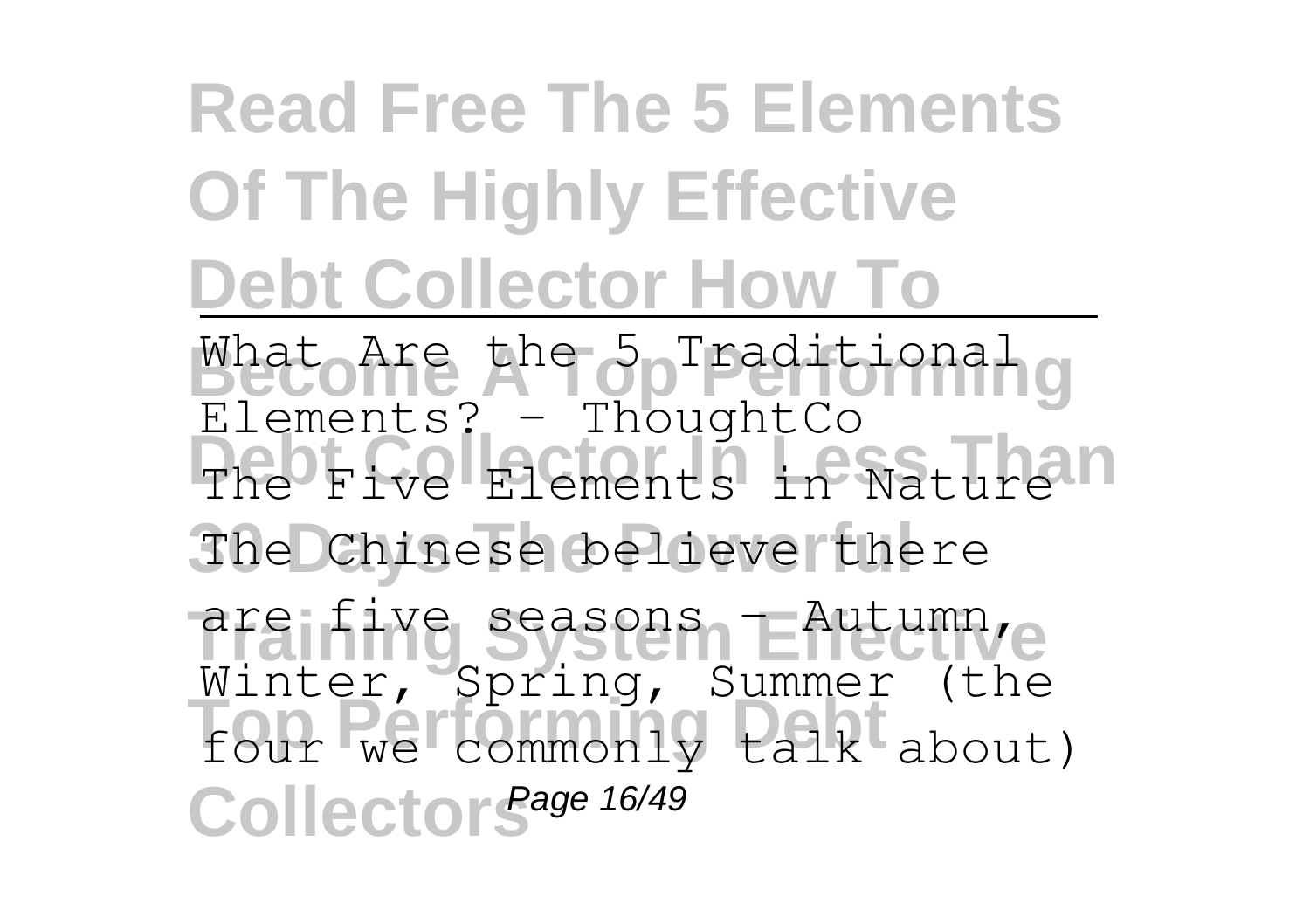**Read Free The 5 Elements Of The Highly Effective** and Late Summer. Behind each Become as ons there disnang Elements **Principal Parth**, Than Metal, Water and Wood actually sreating each of ve **Top Performing Debt** Collector<sup>Sage 17/49</sup> elemental energy; the Five them.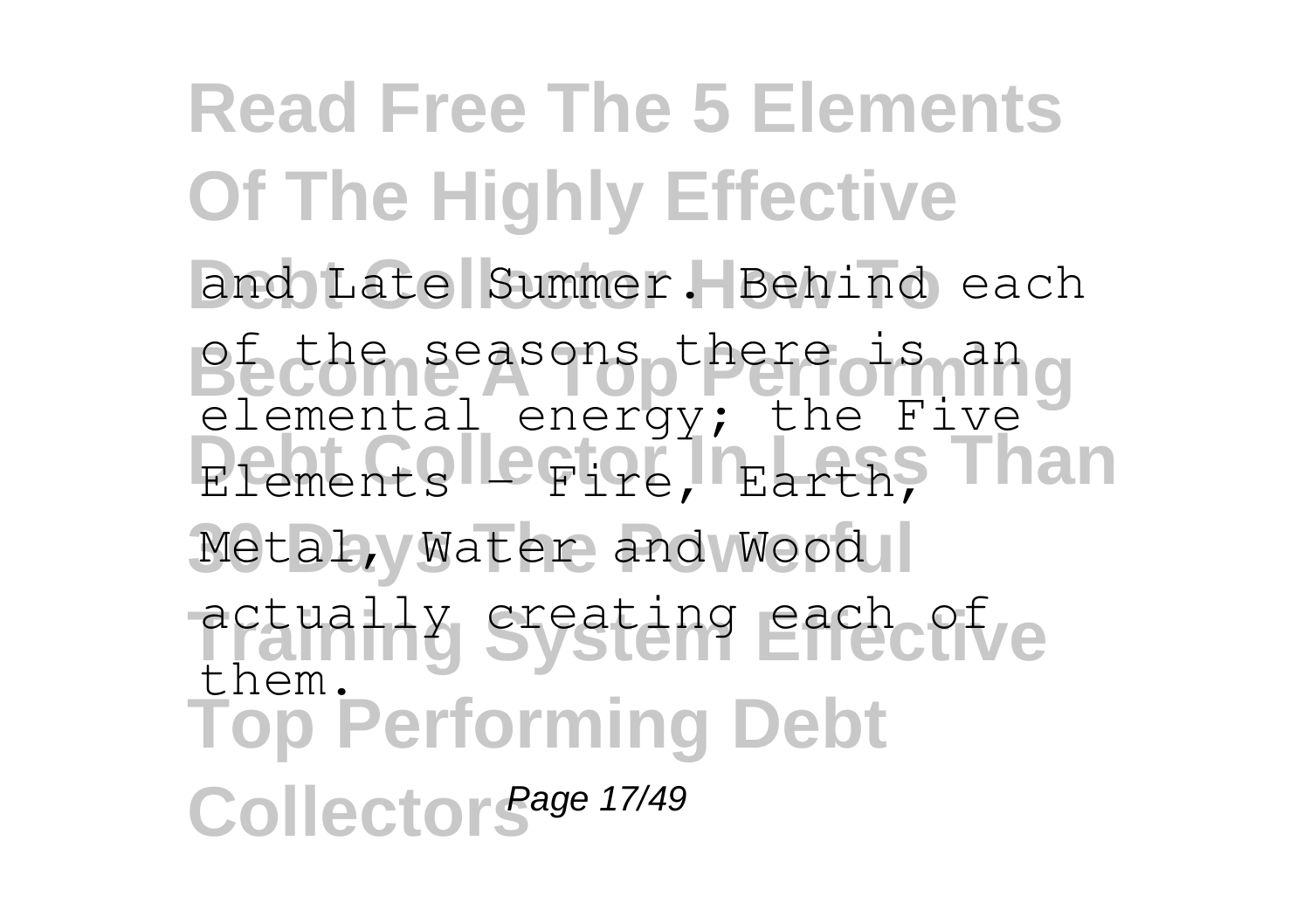# **Read Free The 5 Elements Of The Highly Effective Debt Collector How To**

**Becoment A The Five orming** The Five Element Symbols of n Fire, Water, Air, Wearth, Spiritng arm/Cold. EFachtive **Top Performing Debt** cold, and this corresponds Collector<sup>Sage 18/49</sup> Elements and Meridians element is either warm or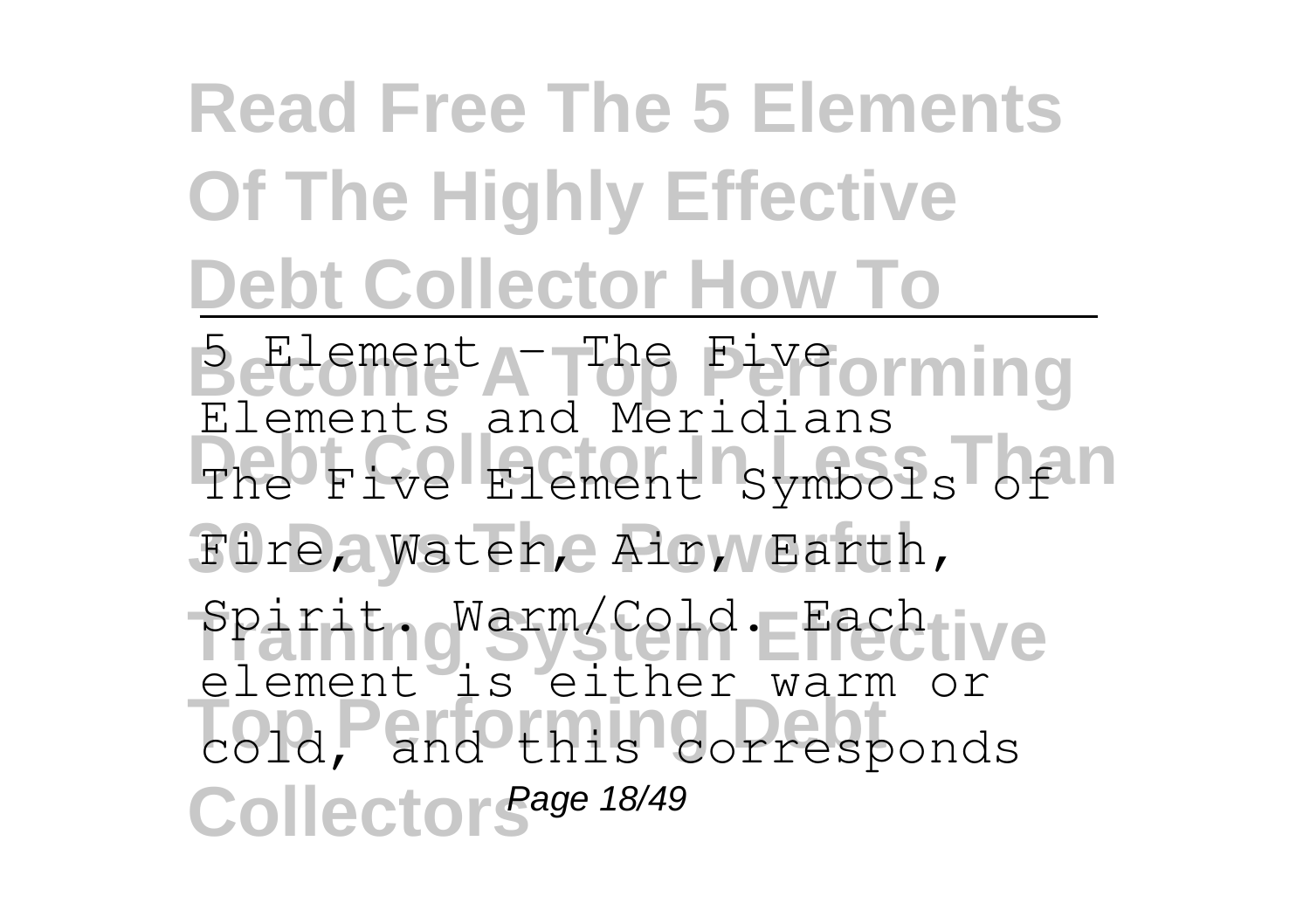**Read Free The 5 Elements Of The Highly Effective** with a male or female o gender. This is a strongly g male ... Moist/Dry. Opposing Elements. Hierarchy of Elements. **Arrangement Top Performing Debt** dichotomous system, where

Collector Sage 19/49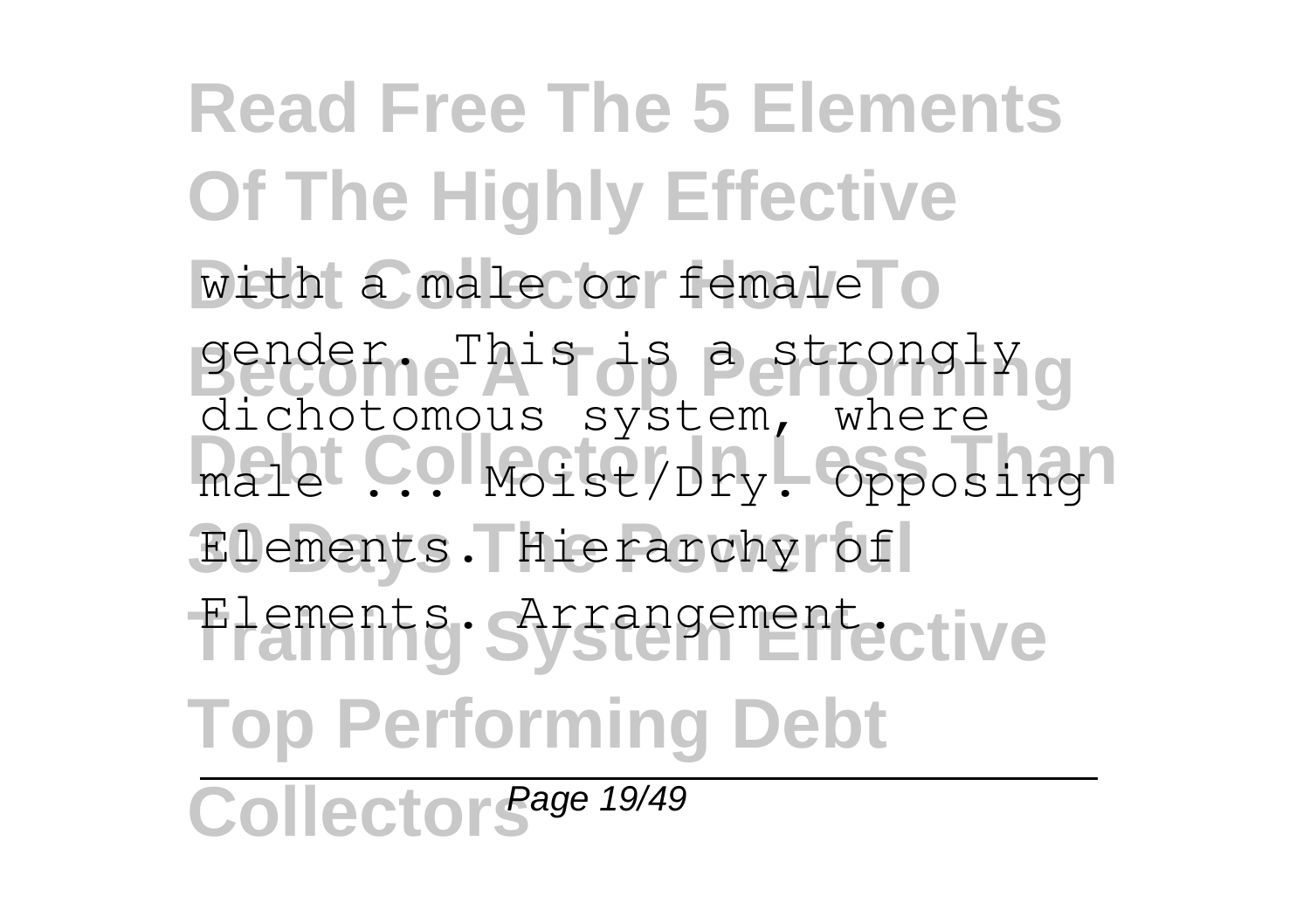**Read Free The 5 Elements Of The Highly Effective** The Five Elements of Fire, Water, Air, Earth, Spiriting **Pire, Earth, Metal and Than** Water. These 5 Elements also affect one's horoscope in **Top Performing Debt** Chinese Zodiac. When the Collector<sup>Sage 20/49</sup> Their elements are Wood, Chinese Astrology and the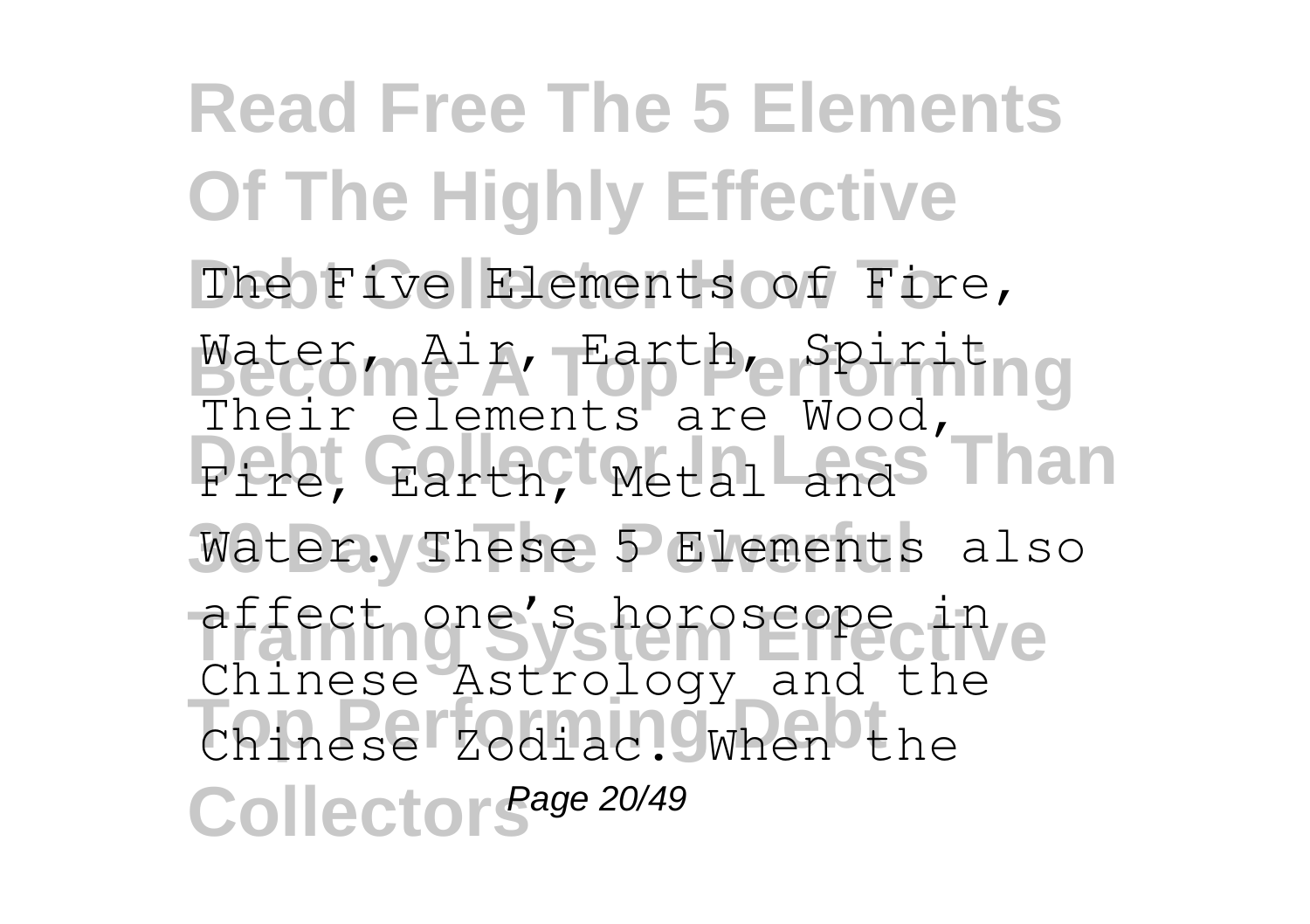**Read Free The 5 Elements Of The Highly Effective** Elements are properly<sup>T</sup>o balanced the life force ing they're lopsided that flow an gets hinky leaving a person feeling out of sync in body, **Top Performing Debt** Collector<sup>Sage 21/49</sup> (Chi) flows positively. When mind or spirit (or all three!).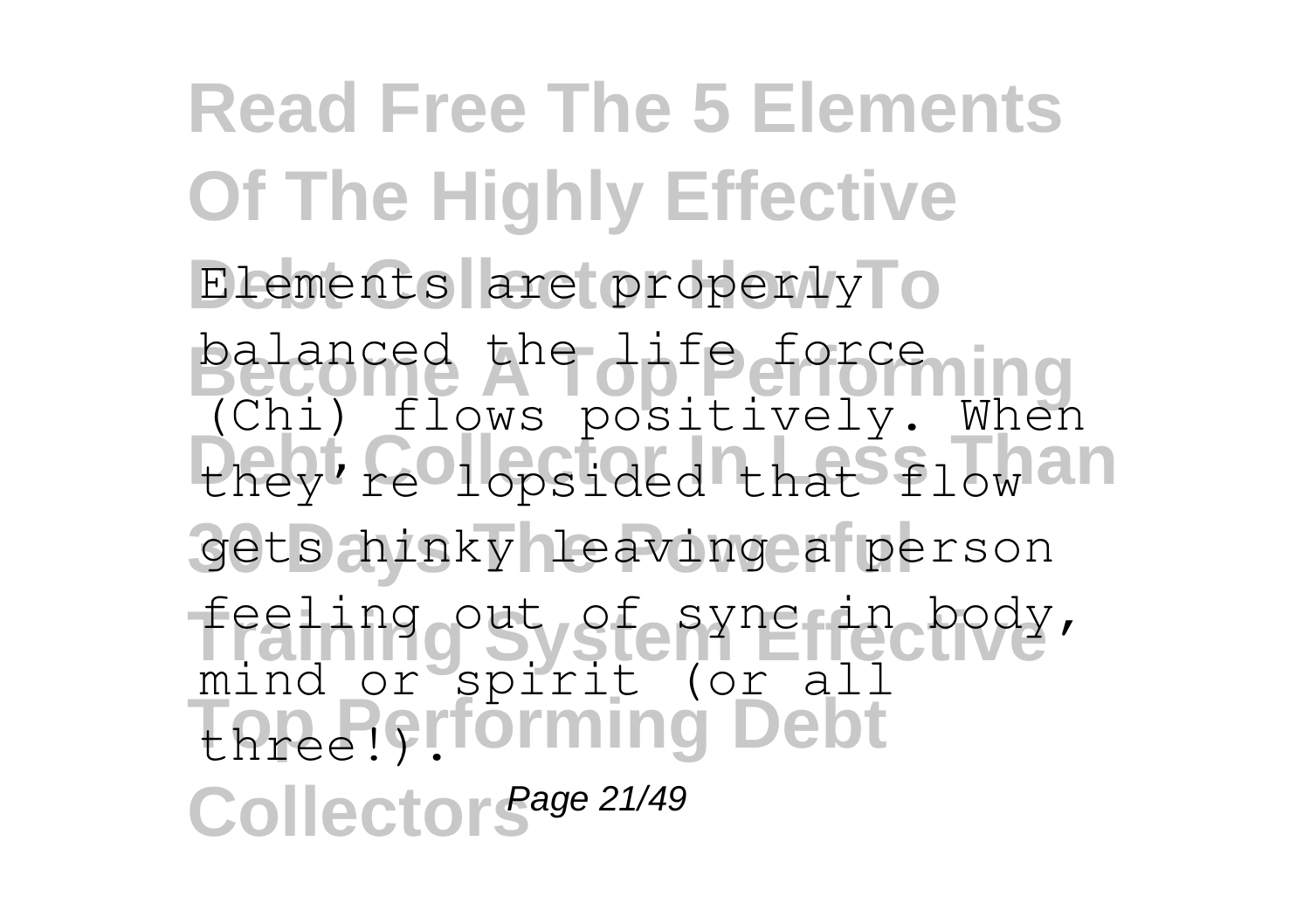### **Read Free The 5 Elements Of The Highly Effective Debt Collector How To**

**Become A Top Performing** Meaning Symbols and S<sup>Than</sup> Meanings The Powerful Five (5) Elements Symbolic

The Five Elements are five **Top Performing Debt** nature in motion. There is a Collector<sup>Sage 22/49</sup> fundamental energies in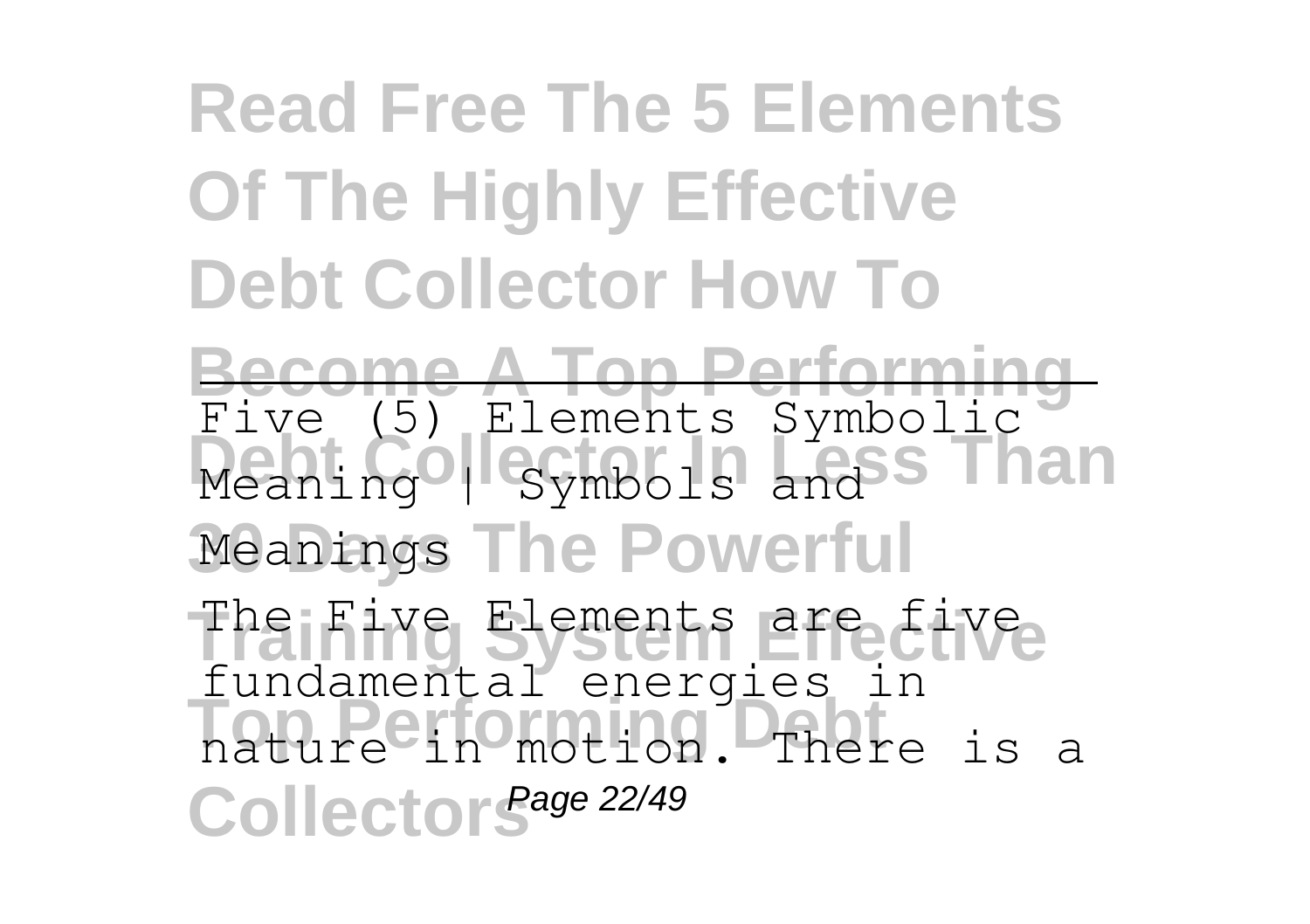**Read Free The 5 Elements Of The Highly Effective** dynamism between them; they **Become staticp Within the g** Elements there are two Than fundamental relationships: generation and support.tive **Top Performing Debt** of these two relationships, Collector<sup>Sage 23/49</sup> structure of the Five Without the balancing nature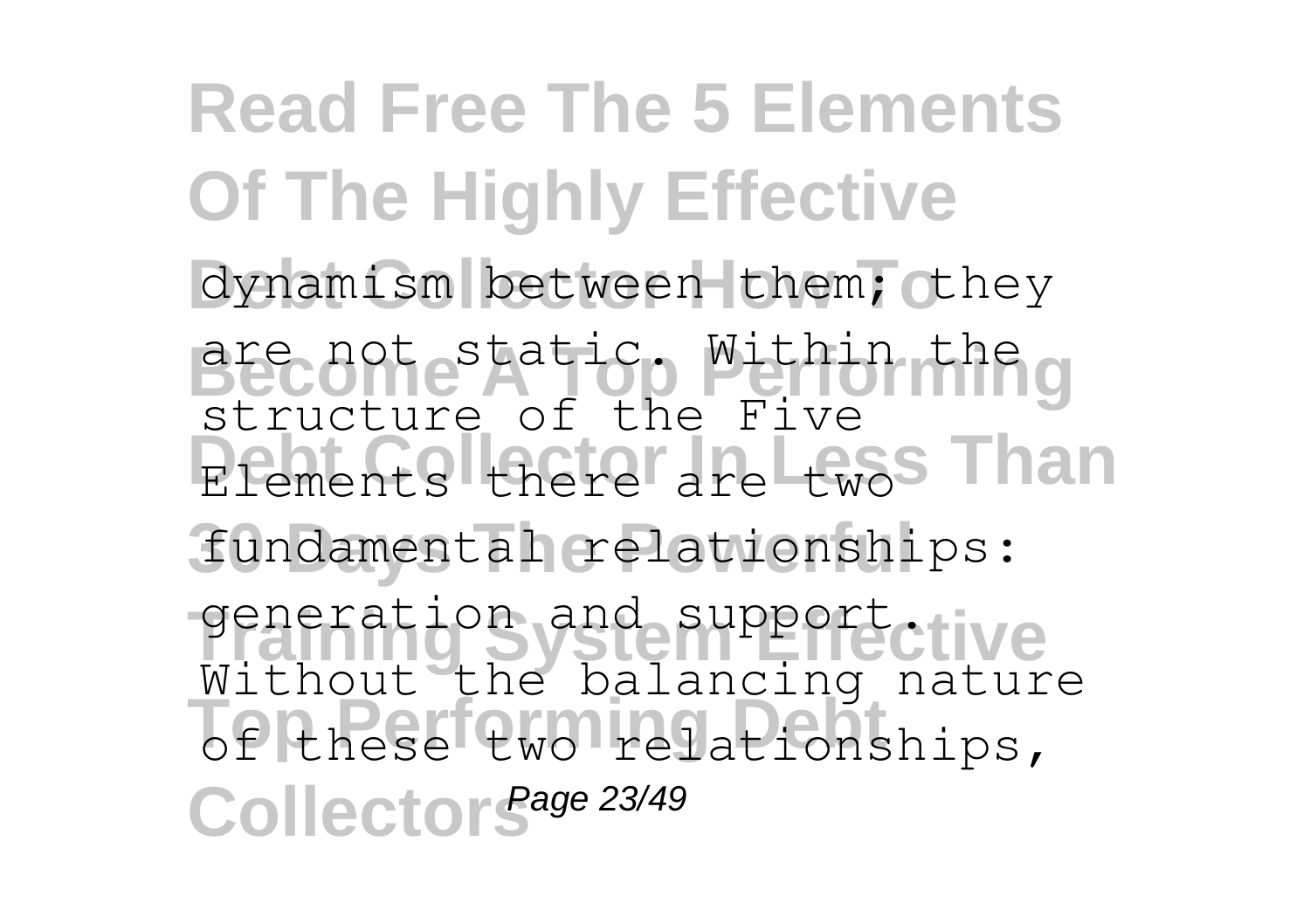**Read Free The 5 Elements Of The Highly Effective** things would fall out of Become A flashPerforming **Debt Collector In Less Than 30 Days The Powerful** Five Element Framework | TCM **Training System Effective** The **Trive phases** are an Collector<sup>Sage 24/49</sup> World The five phases are around 72 days each and are usually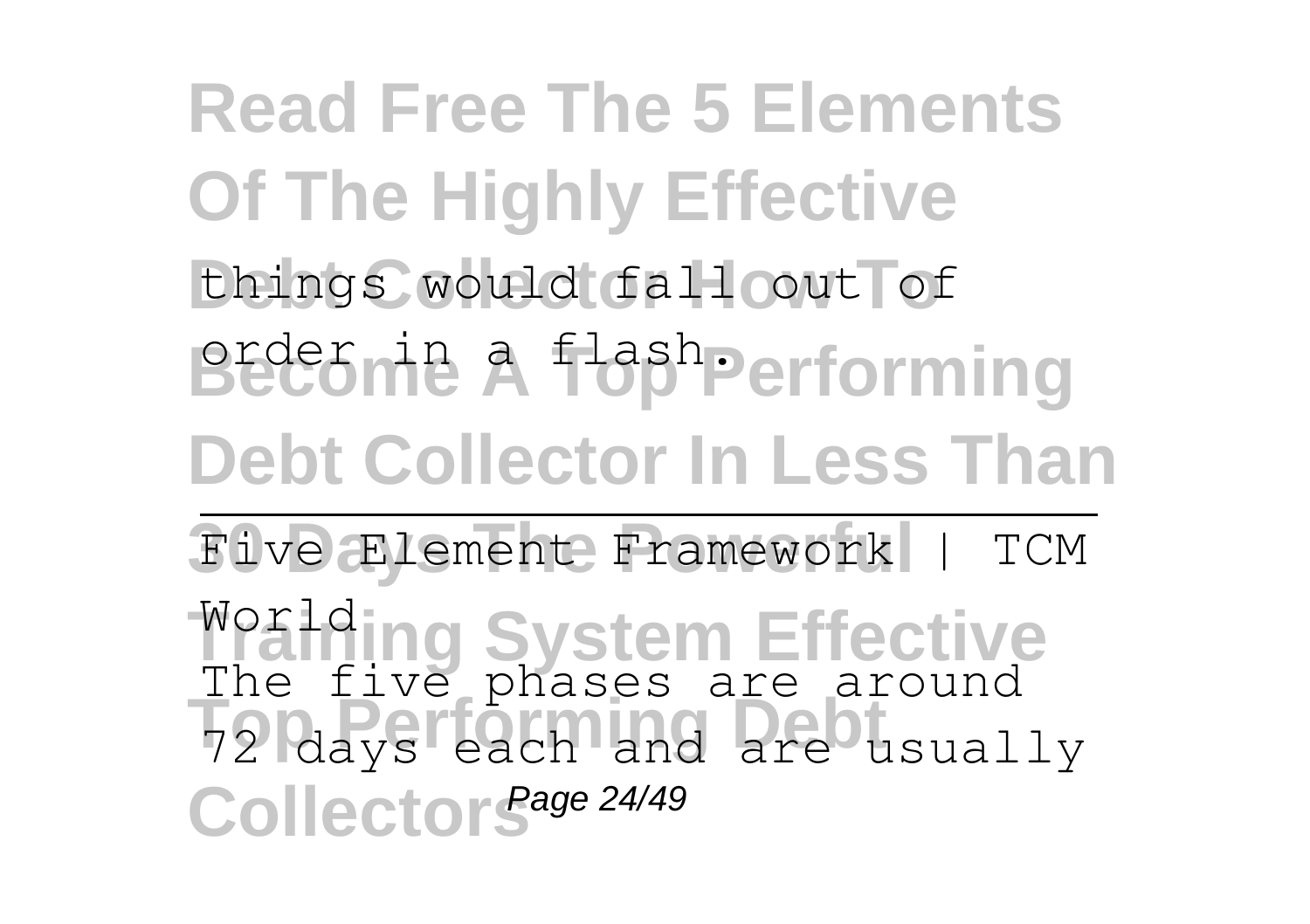**Read Free The 5 Elements Of The Highly Effective** used to describe the state **Become A Wood/Spring: ming** generates abundant wood and n vitality. Fire/Summer: a period of swelling ffective **Top Performing Debt** fire and energy. Earth: the Collector<sup>Sage 25/49</sup> period of growth, which flowering, brimming with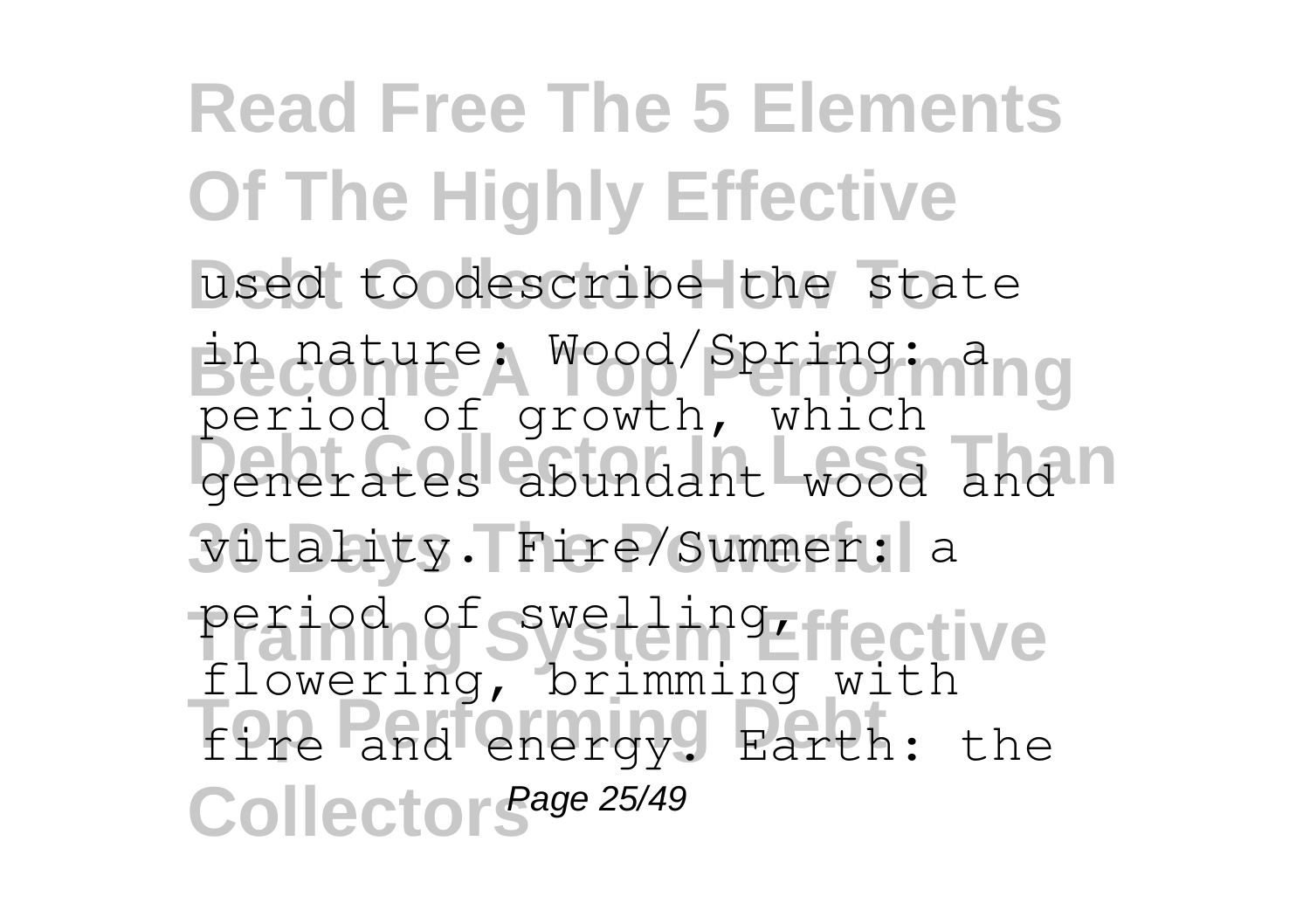**Read Free The 5 Elements Of The Highly Effective** in-between transitional Beesonal periods Performing **Debt Collector In Less Than** Wuxing (Chinese philosophy) **Träikingdia stem Effective** These Partie Crements of Collector<sup>Sage 26/49</sup> These five elements are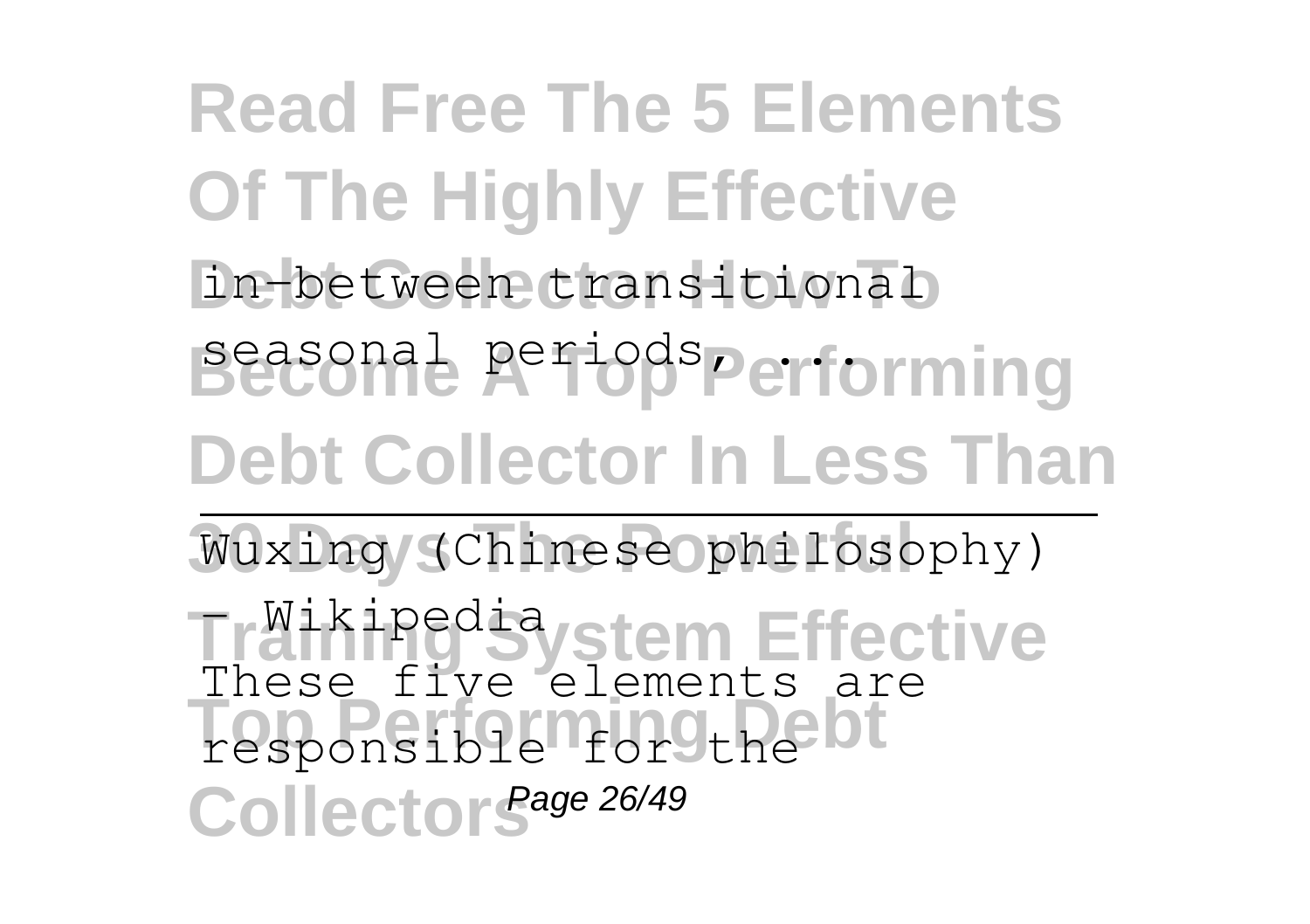**Read Free The 5 Elements Of The Highly Effective** structure of the universe; they are the building blocks Everything in the universe, 20 animate sand inanimate, is made up of the fiveffective **Top Performing Debt** elements are: aakash Collector<sup>Sage 27/49</sup> of the material world. mahabhutas. The five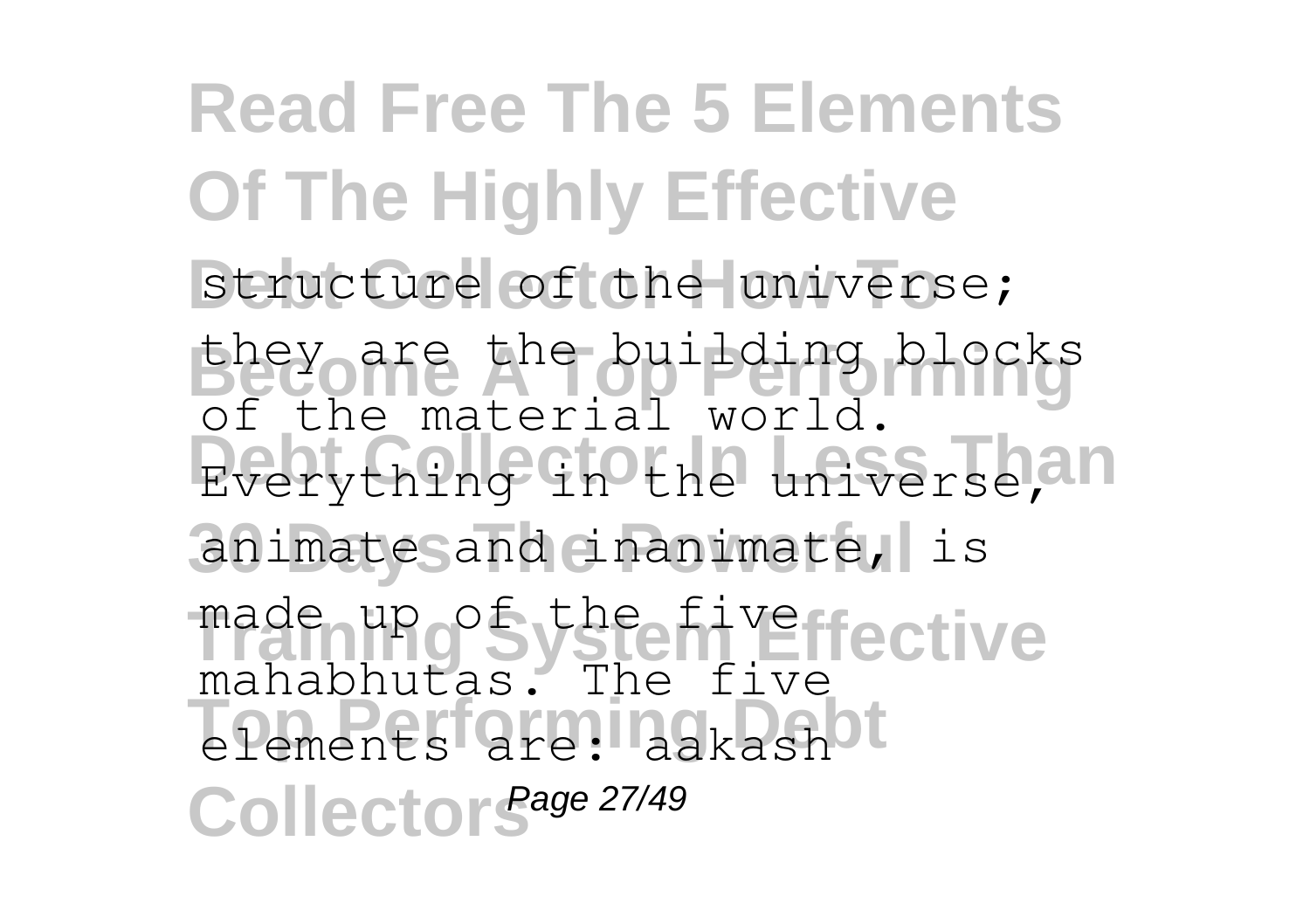**Read Free The 5 Elements Of The Highly Effective Debt Collector How To** (ether), vayu (air), agni **Become ala (water)** o and ng **Pive Elements Manifests Than 30 Days The Powerful Training System Effective** Ayurveda and Yoga<sup>DC</sup> Flowing Collector<sup>Sage 28/49</sup> prithvi (earth). How the The Five Elements of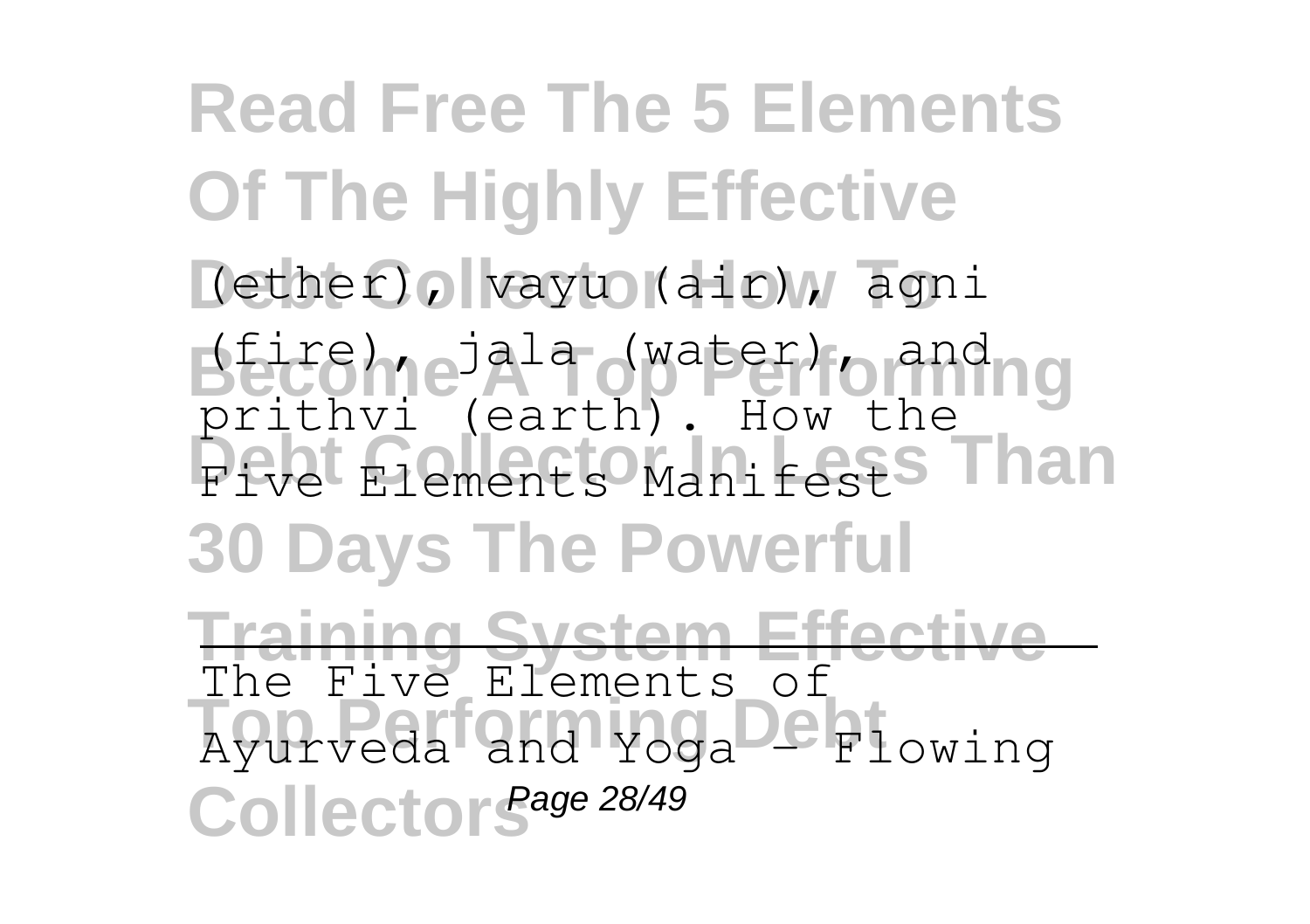**Read Free The 5 Elements Of The Highly Effective** *<u>Breet</u>* Collector How To The system of five elements especially Ayurveda, the Than pancha mahabhuta, or "five great is lements" in effective **Thursdamen** Collector<sup>Sage 29/49</sup> are found in Vedas, Hinduismare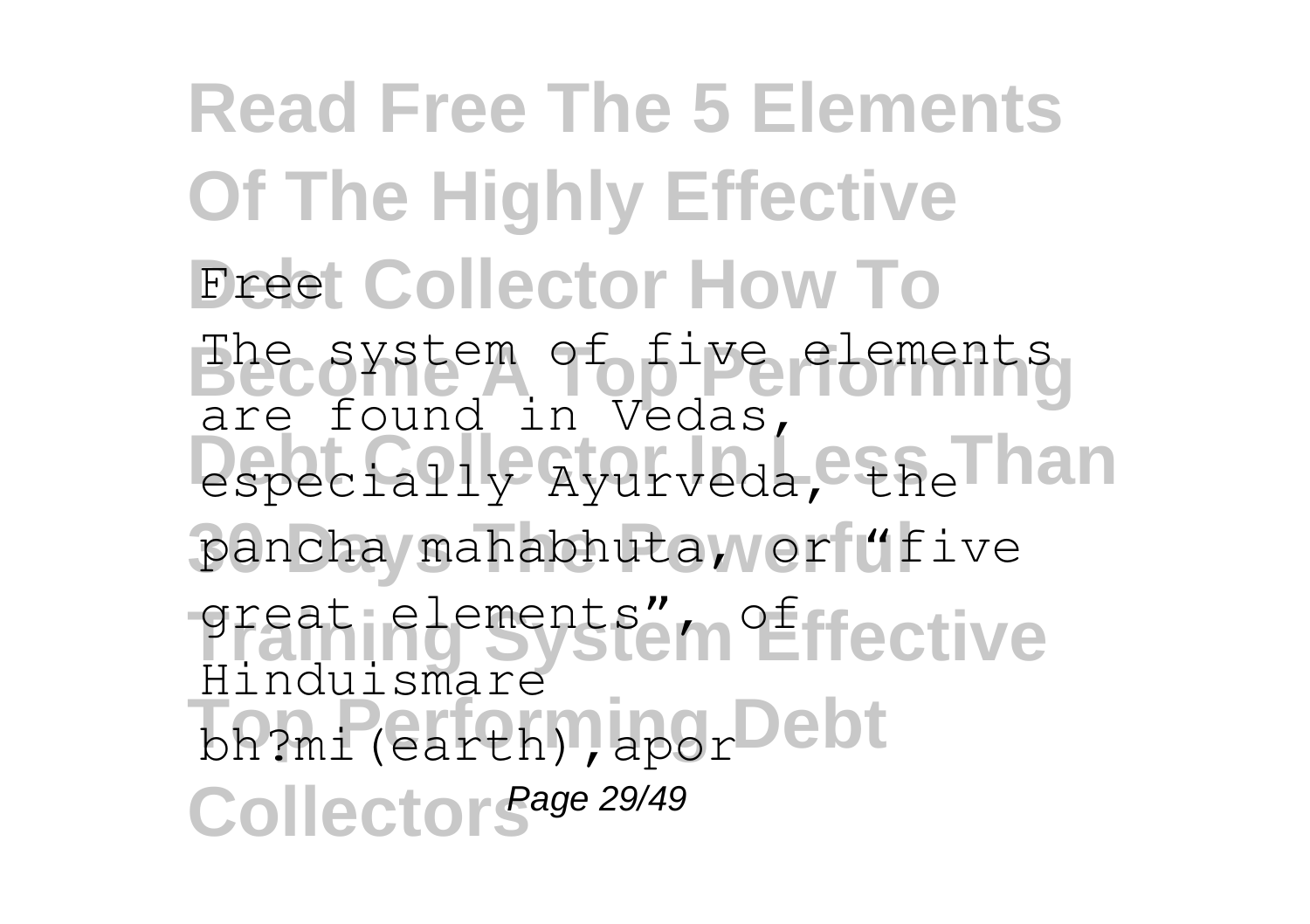**Read Free The 5 Elements Of The Highly Effective** Jala(water), tejasor To **Become A Top Performing** agni(fire), marut, vayuor shunya (space or zero) Sor han akash(aetheror void). **Training System Effective** Classical element - Dt Collector<sup>Sage 30/49</sup> pavan(airor wind) and vyomor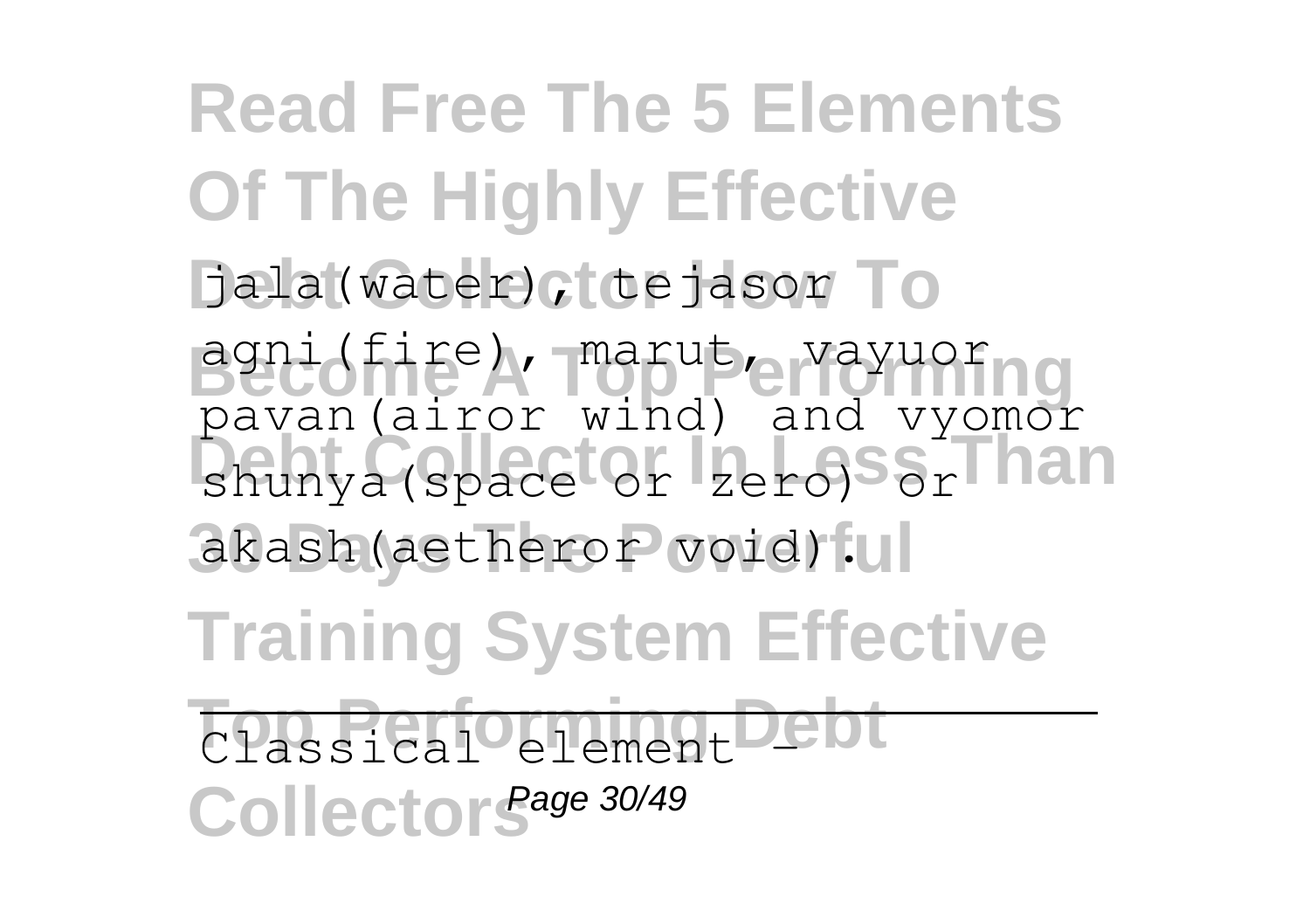**Read Free The 5 Elements Of The Highly Effective Wikipedia ector How To** Is the element of love, that others and to the universe an around us. Water represents the religious element of ive **Top Performing Debt** energy, will, passion, in Collector<sup>Sage 31/49</sup> which unites and binds us to Wicca. Fire. Relates to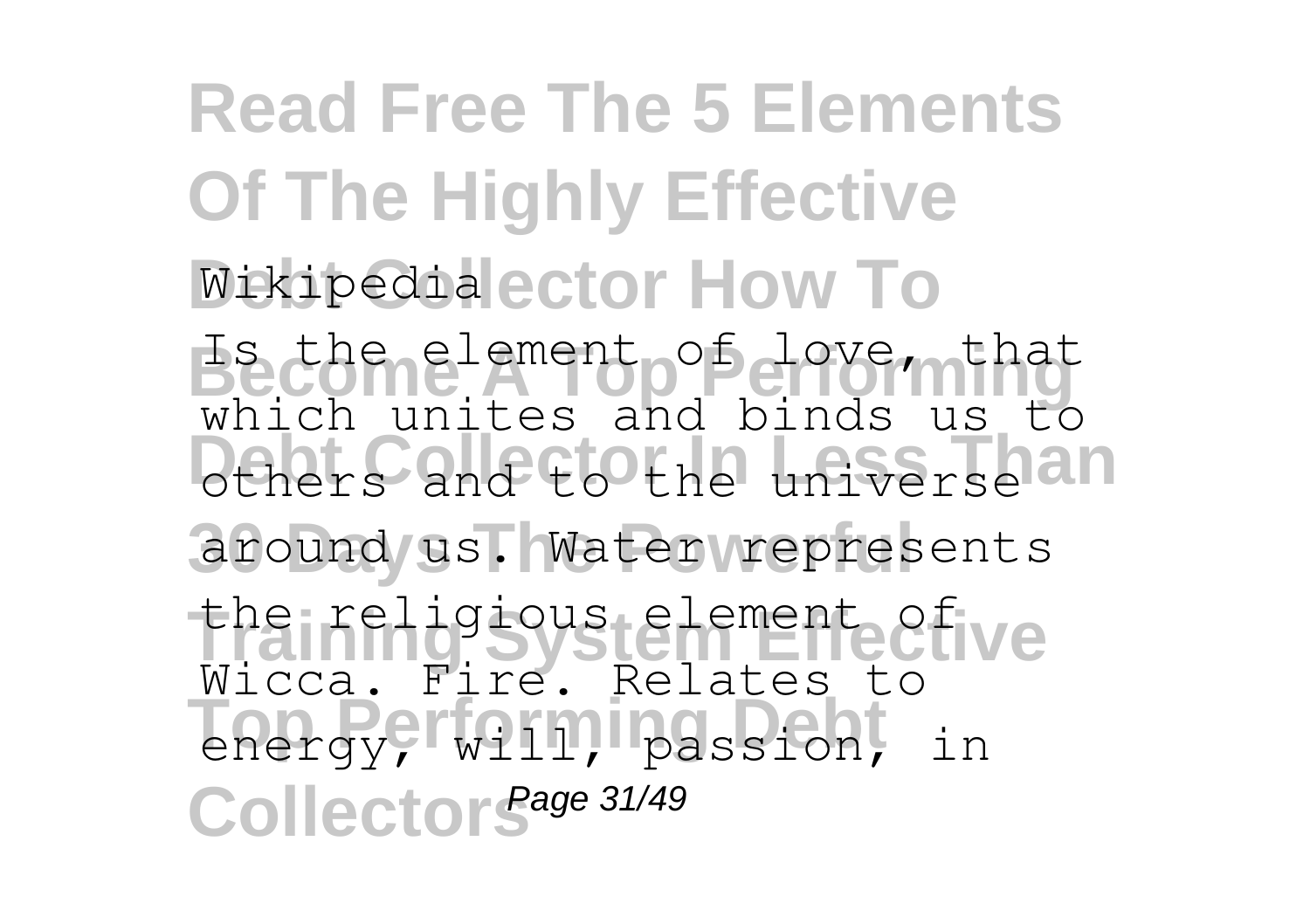**Read Free The 5 Elements Of The Highly Effective Wicca the Magickal Powers.** Earth. Wisecraft pis Earth, g the Wise Woman and Cunning an Man. Air. The Powerful **Training System Effective** The Pentagram. - The Collector<sup>Sage 32/49</sup> the practical knowledge of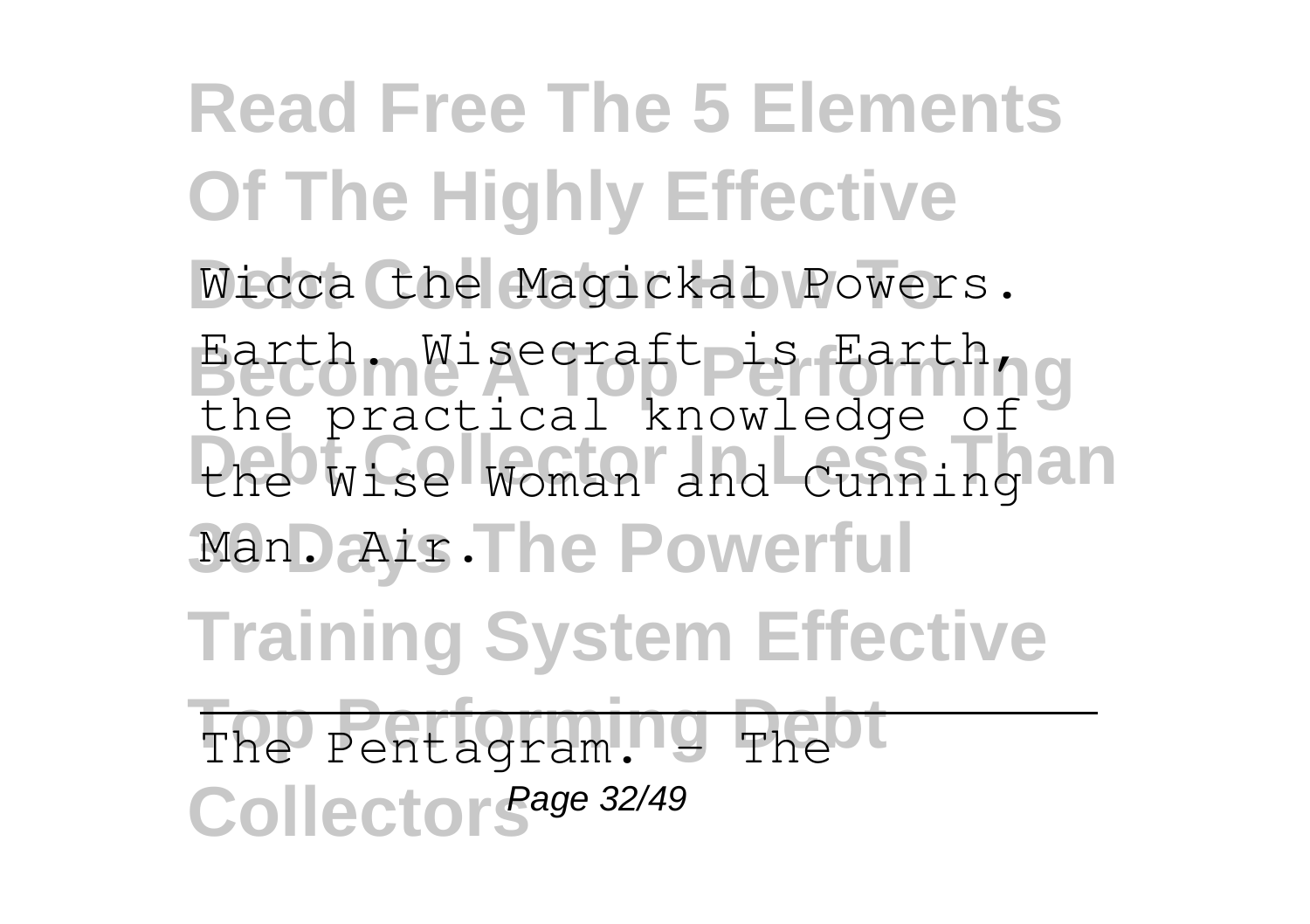**Read Free The 5 Elements Of The Highly Effective Elements - The White Goddess Becommunication Debt Collection** of **Plans Collection** of **Plans** Communication" we have discussed that it **Effective Top Performing Debt** information and ideas with Collector<sup>Sage 33/49</sup> Process In the article process of sharing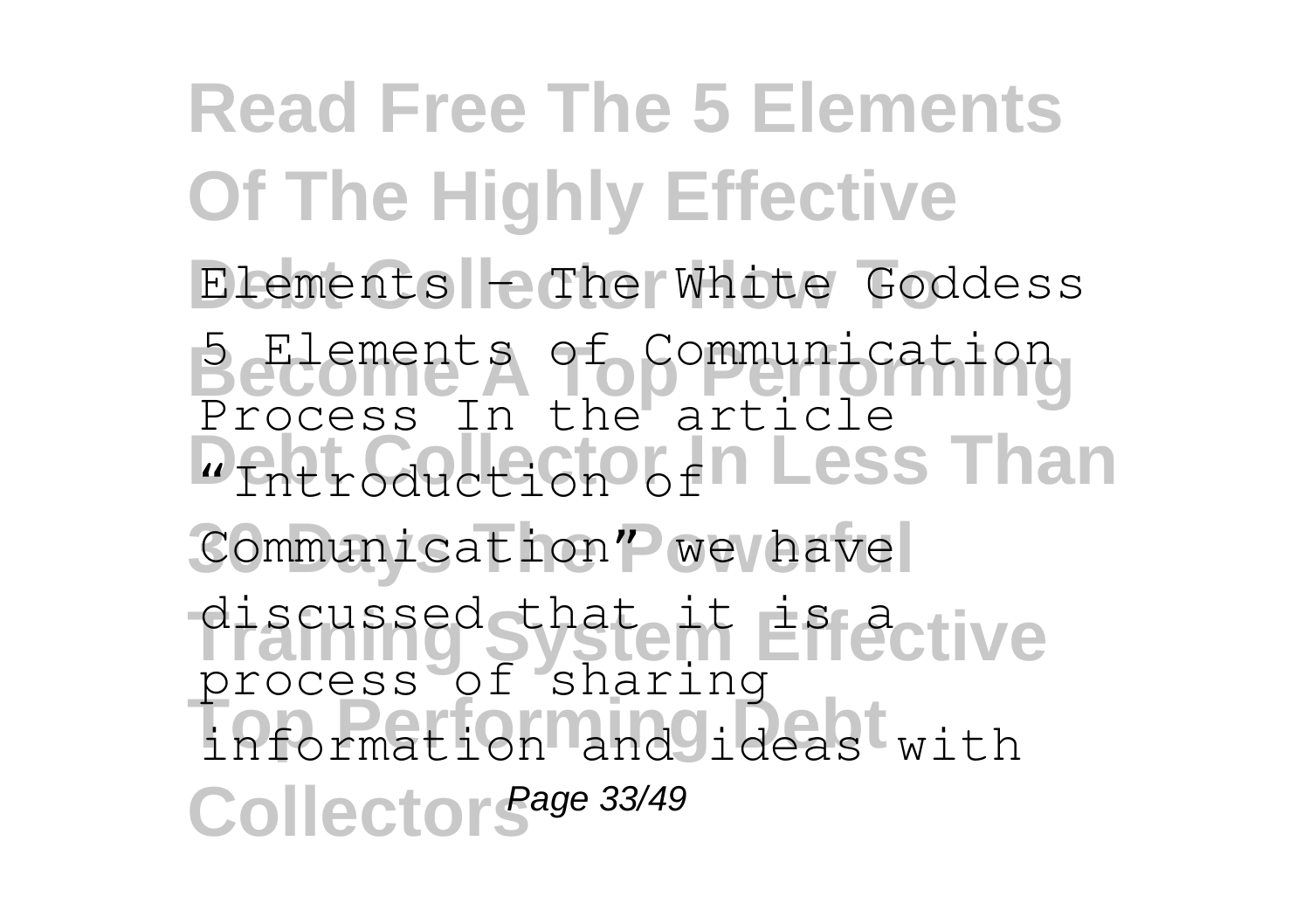**Read Free The 5 Elements Of The Highly Effective** other people. Here we will **Bescribe** the elements of the **Debt Collector In Less Than 30 Days The Powerful** 5 Elements of Communication **Top Performing Debt** Collector<sup>Sage 34/49</sup> describe the elements of the communication process. Process | Study Lecture Notes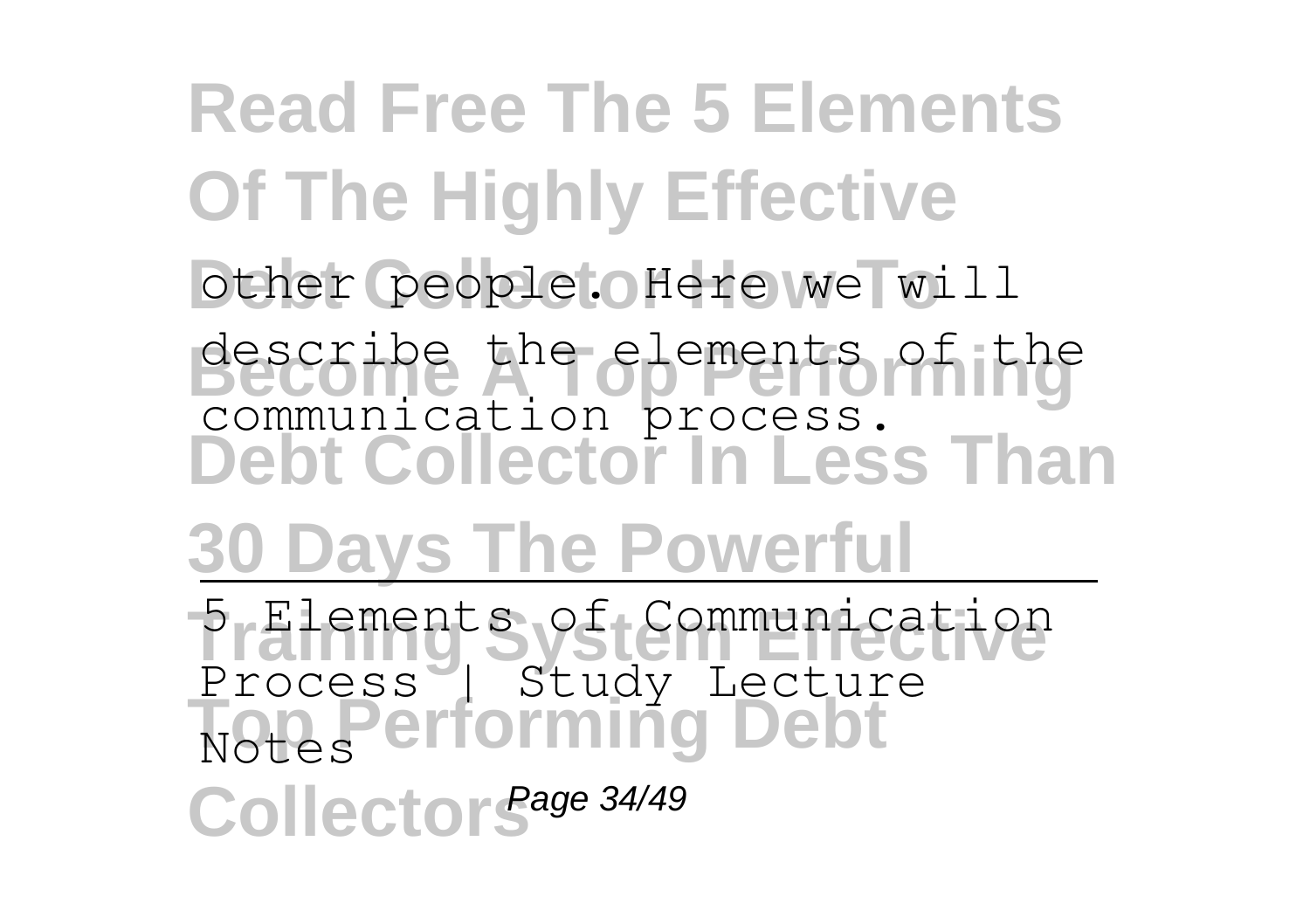**Read Free The 5 Elements Of The Highly Effective** The five generating **To** interactions are fuelinging carrying, and feeding: Wood n fuels fire. Fire *forms* earth **Training System Effective** (volcanoes, ash, etc.). **Top Performing Debt** carries water (buckets, Collector<sup>Sage 35/49</sup> forming, containing, Earth contains metal. Metal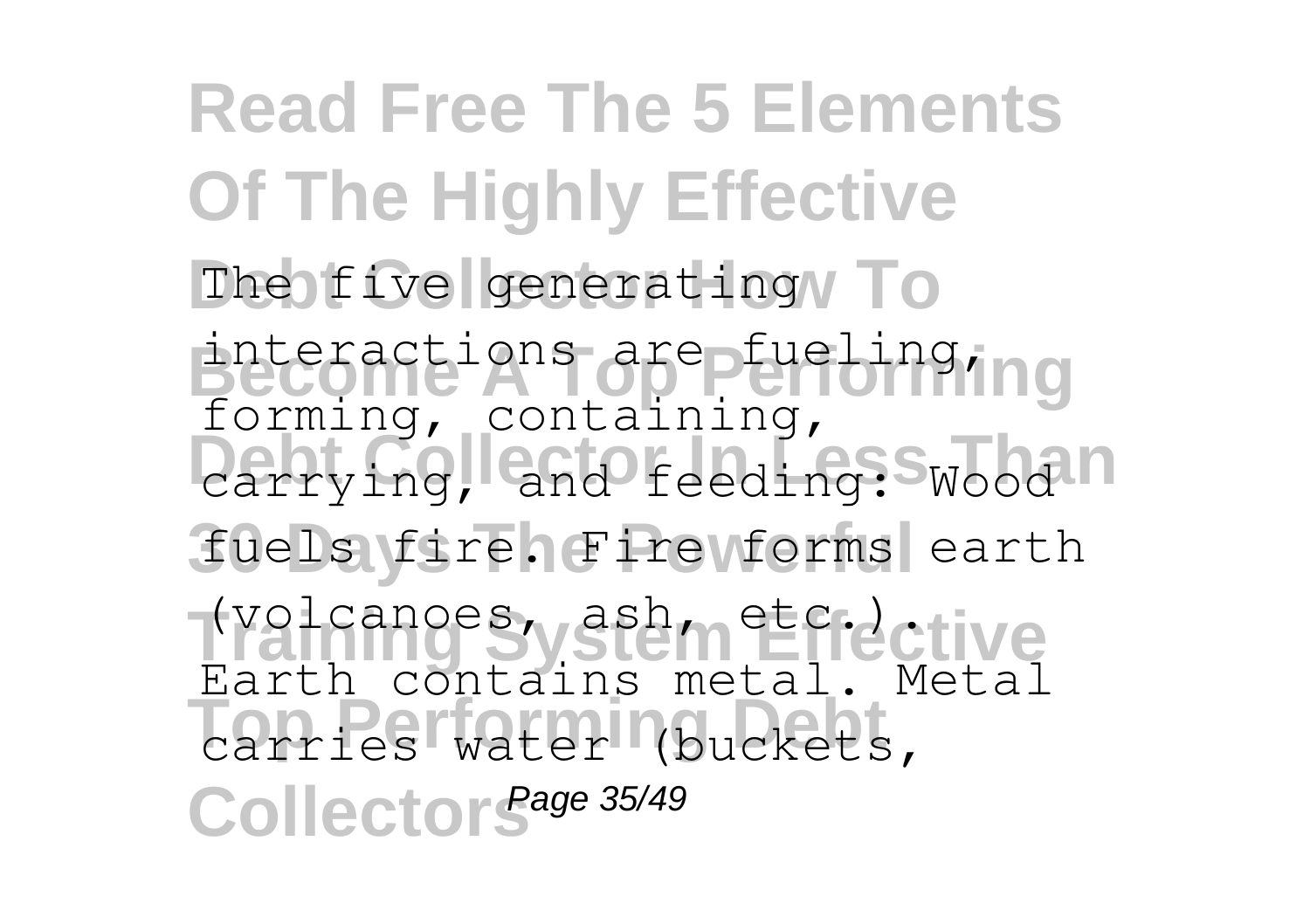**Read Free The 5 Elements Of The Highly Effective** pipes, etc.) : OWater feeds Becco (trees, plants, etc.). **Debt Collector In Less Than** China's Five Elements Philosophy and Culturective **Top Performing Debt** home straight away. I had 5 Elements made me feel at

Collector<sup>Sage 36/49</sup>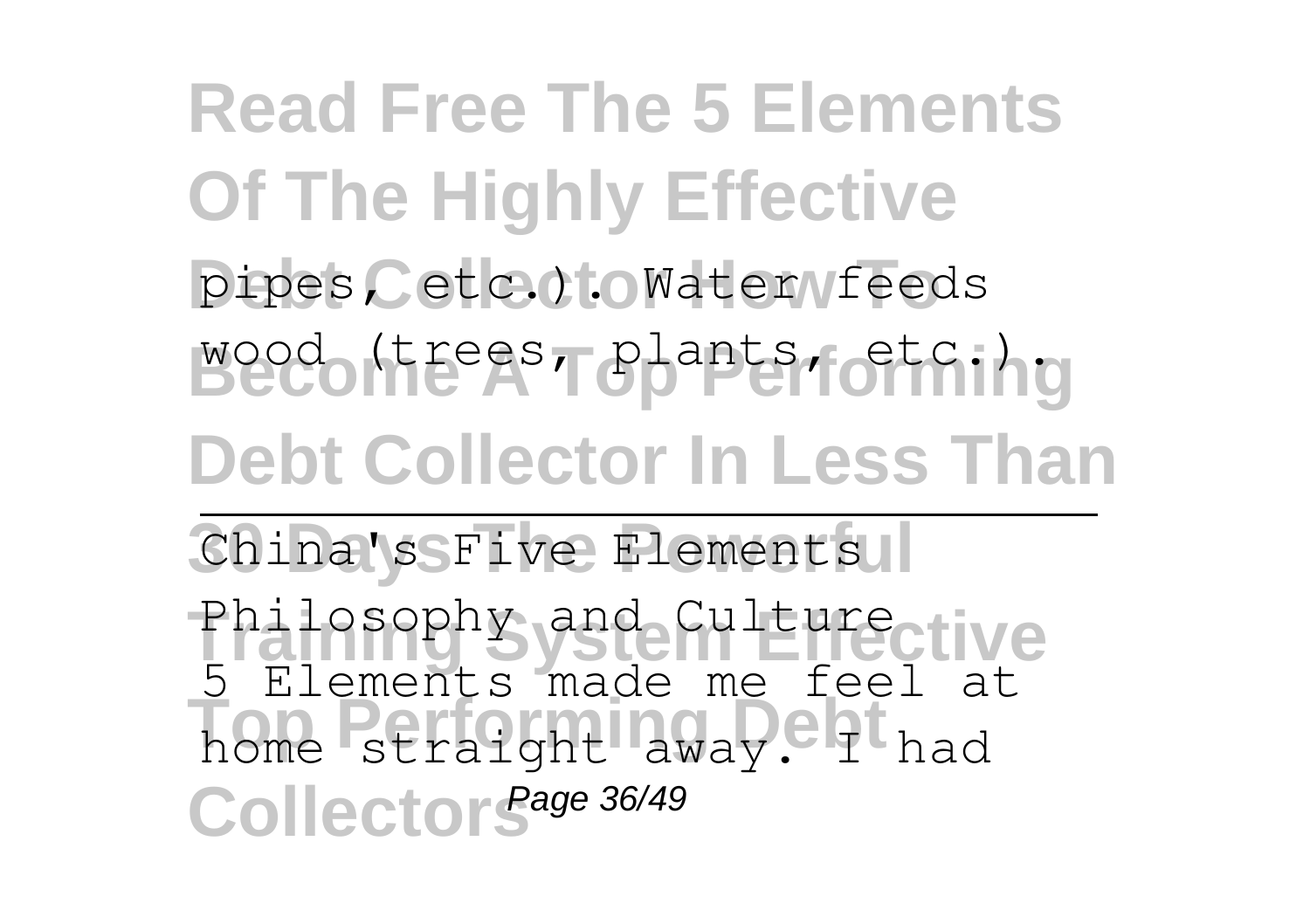**Read Free The 5 Elements Of The Highly Effective** moved away from martial arts for a few years and washing **Debt Collector** Less Than Elements, met the staff and other members I knew it was Top Performance Persons Collector<sup>Sage 37/49</sup> looking for a new club. As a great fit for me. Well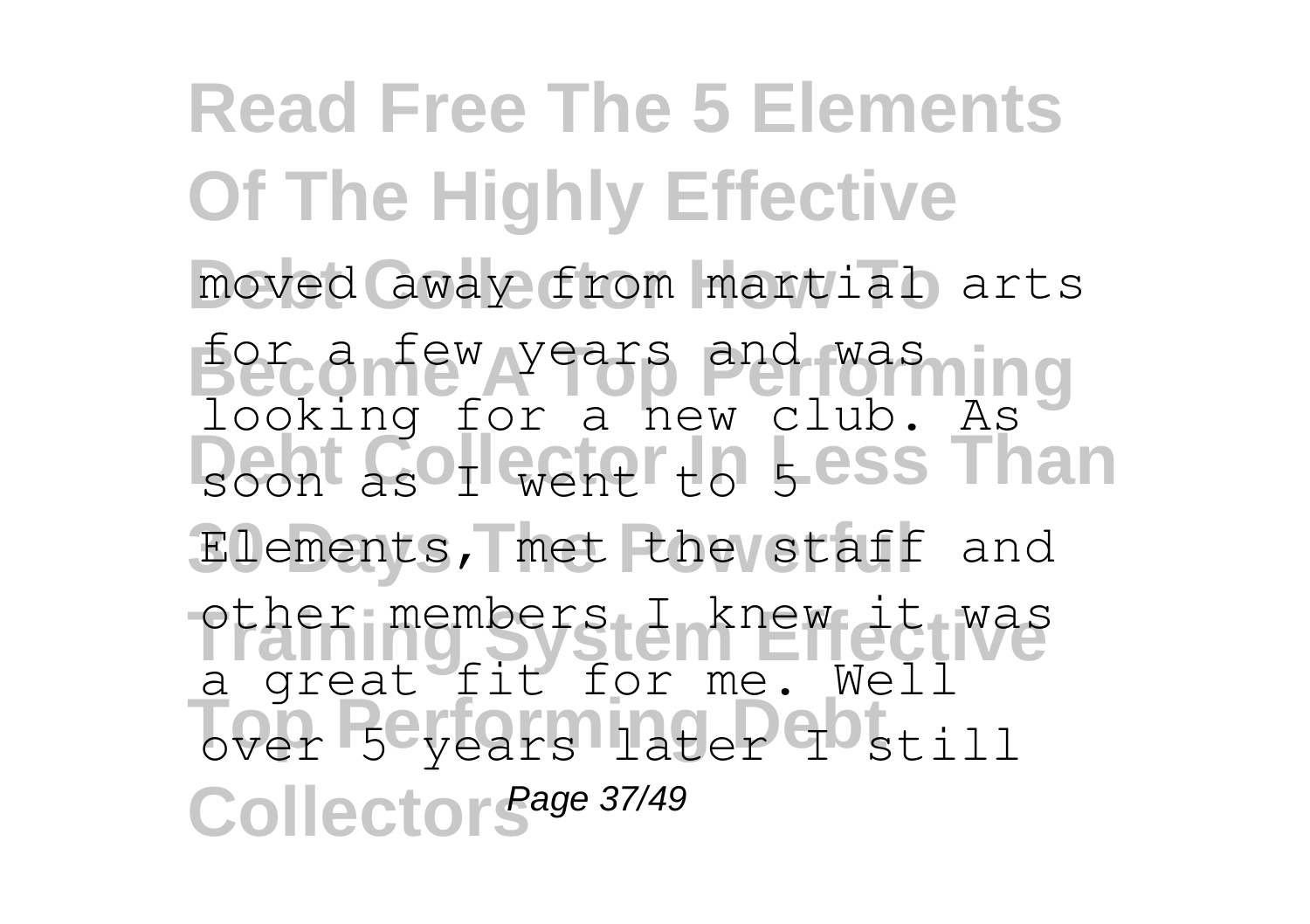**Read Free The 5 Elements Of The Highly Effective** enjoy training here. To **Become A Top Performing** 5 Elements Martial Arts Than Basildon Essex & Felixstowe **Suffolkg System Effective Top Performing Debt** elements holds that all Collector<sup>Sage 38/49</sup> The theory of the five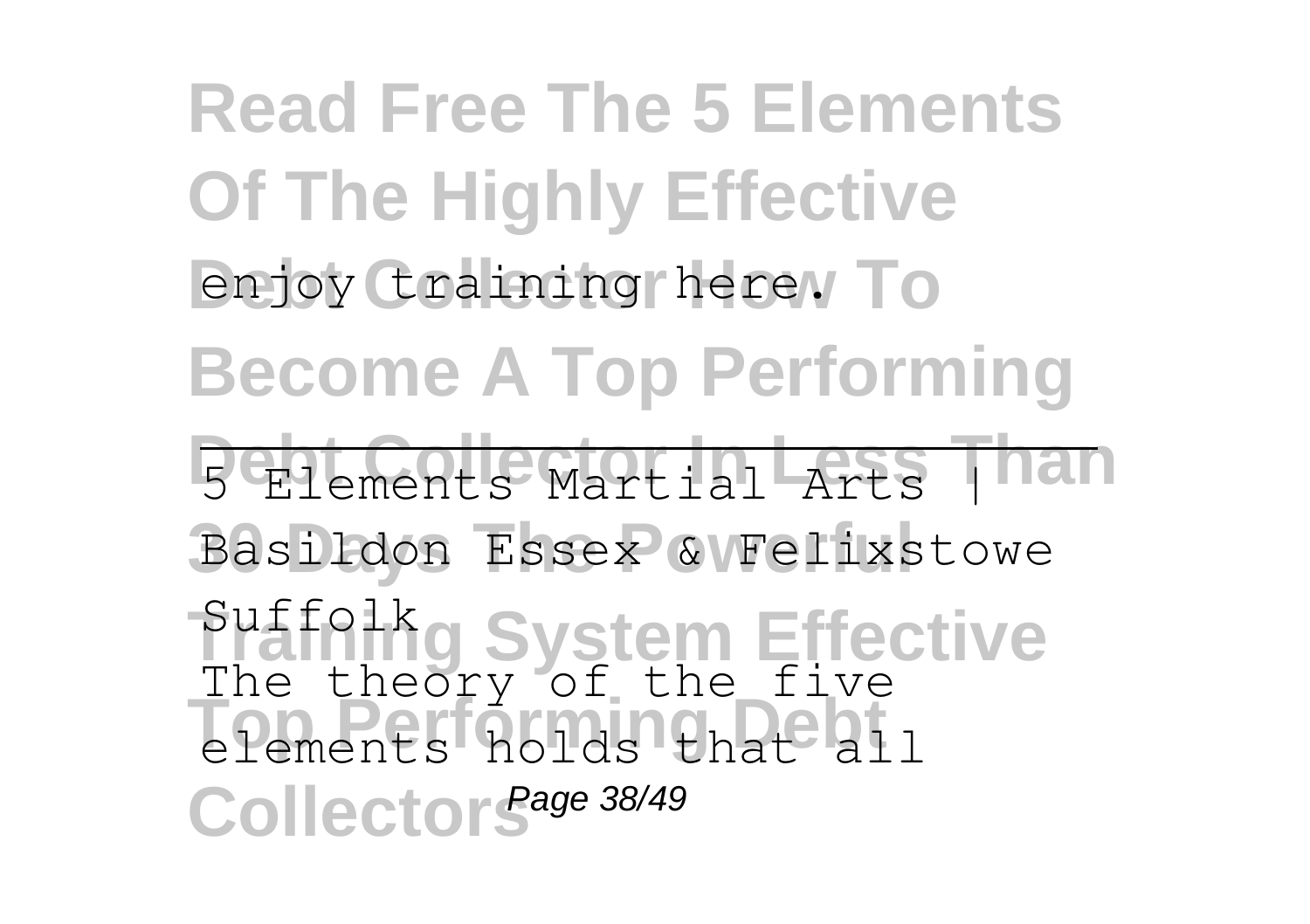**Read Free The 5 Elements Of The Highly Effective** things in the natural world are derived from wood, fire, they all bear the basic Than properties of these five elements and maintain ative **Top Performing Debt** the activities of constant Collector<sup>Sage 39/49</sup> earth, metal and water. So harmonious balance through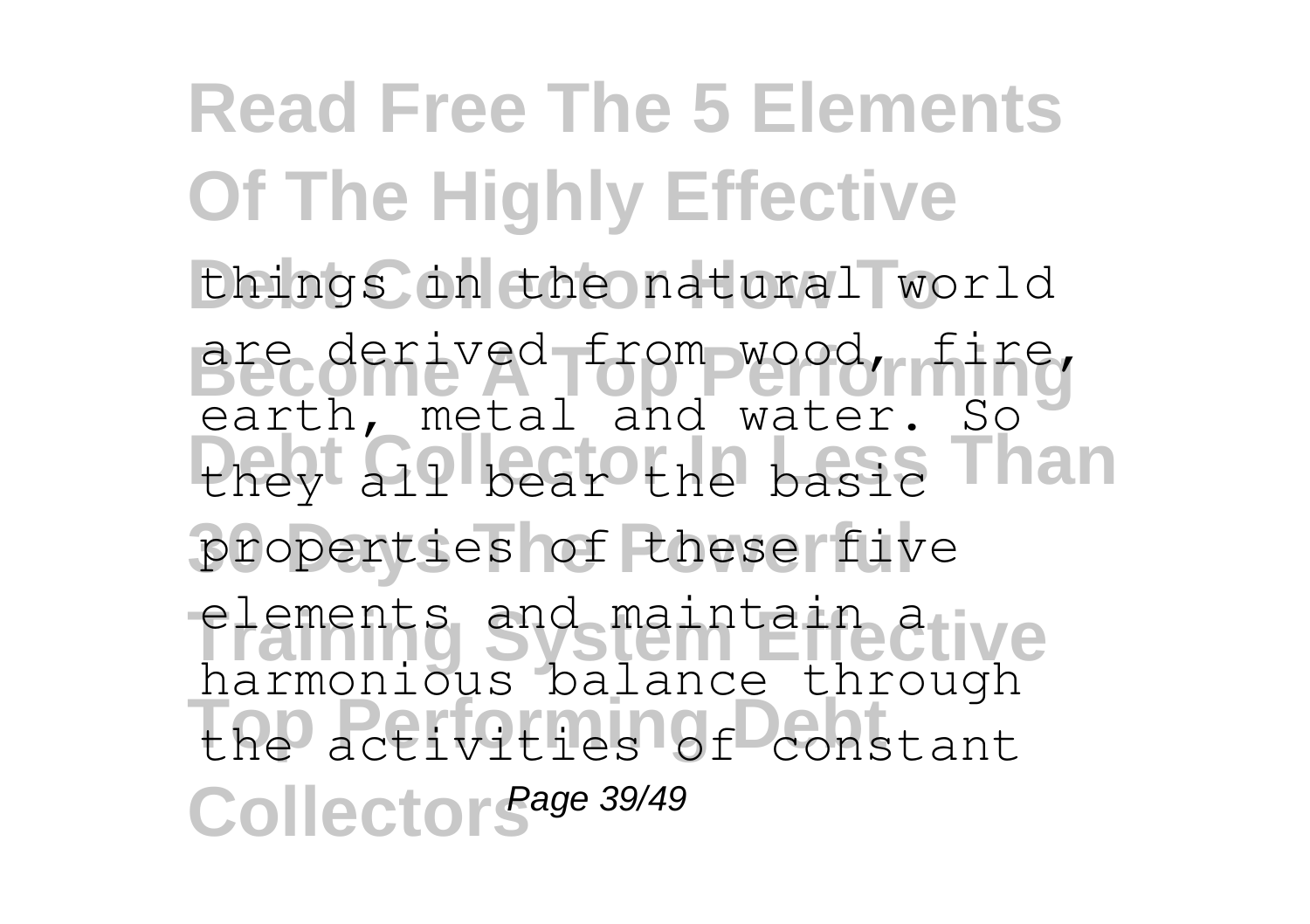**Read Free The 5 Elements Of The Highly Effective** inter-promotion and inter-Bectonie<sup>t</sup> A Top Performing **Debt Collector In Less Than** The Five Elements / el TCM Wiki Ayurveda is based **on the ve The Person Performed** Collector<sup>Sage 40/49</sup> belief that everything is made up of the 5 elements.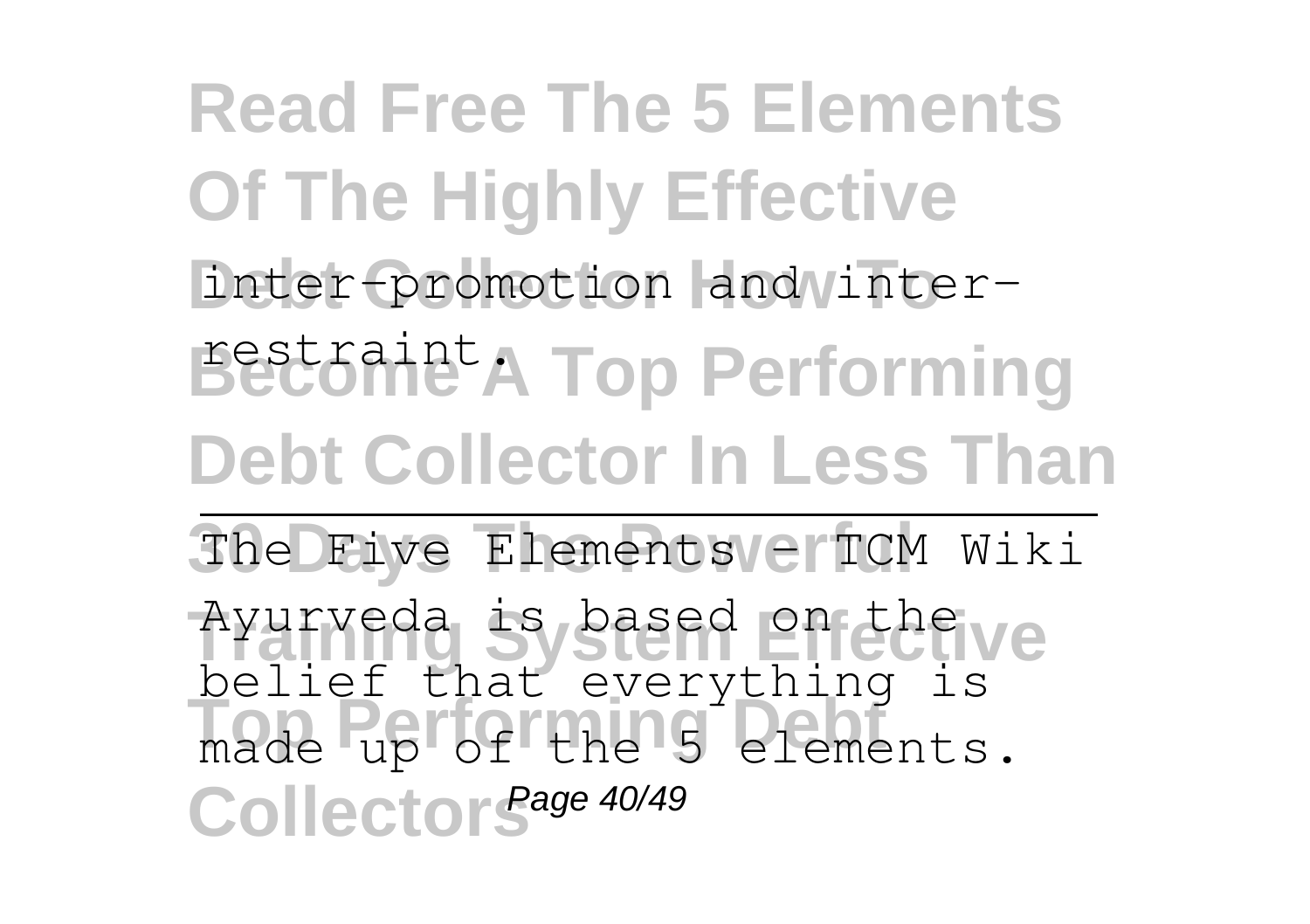**Read Free The 5 Elements Of The Highly Effective** What are the 5 elements? They are Ether, Air, Fire, g you understand, think of the<sup>1</sup> elements as principles of **Praining System Effective Top Performing Debt** Water, and Earth. To help

Collector Sage 41/49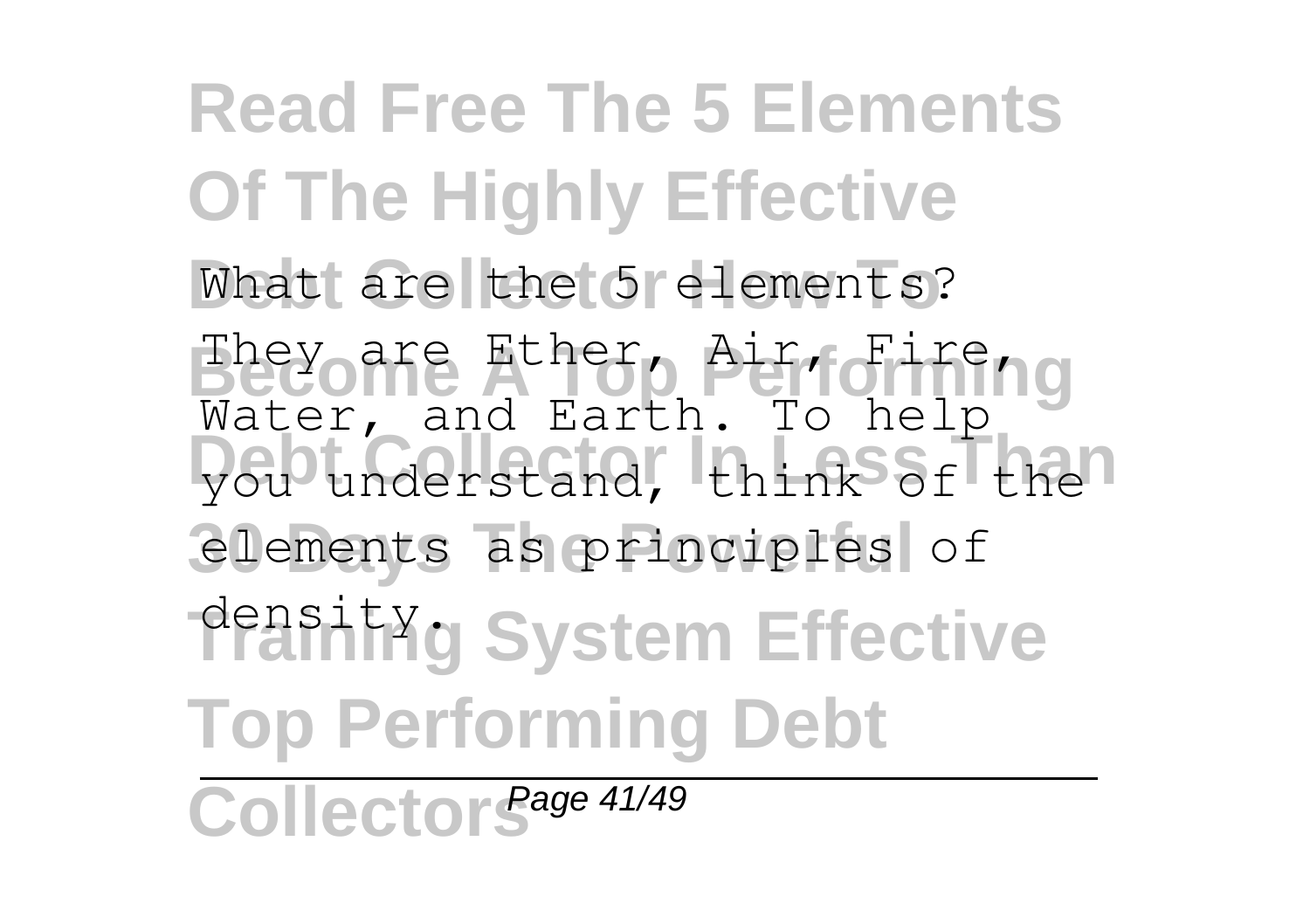**Read Free The 5 Elements Of The Highly Effective** The 5 Elements of Ayurveda | Mother Of Health Performing Elements – In most instances when the elements are mentioned there are four we but there is another more Collector<sup>Sage 42/49</sup> The Five Elements The Earth, Air, Fire and Water,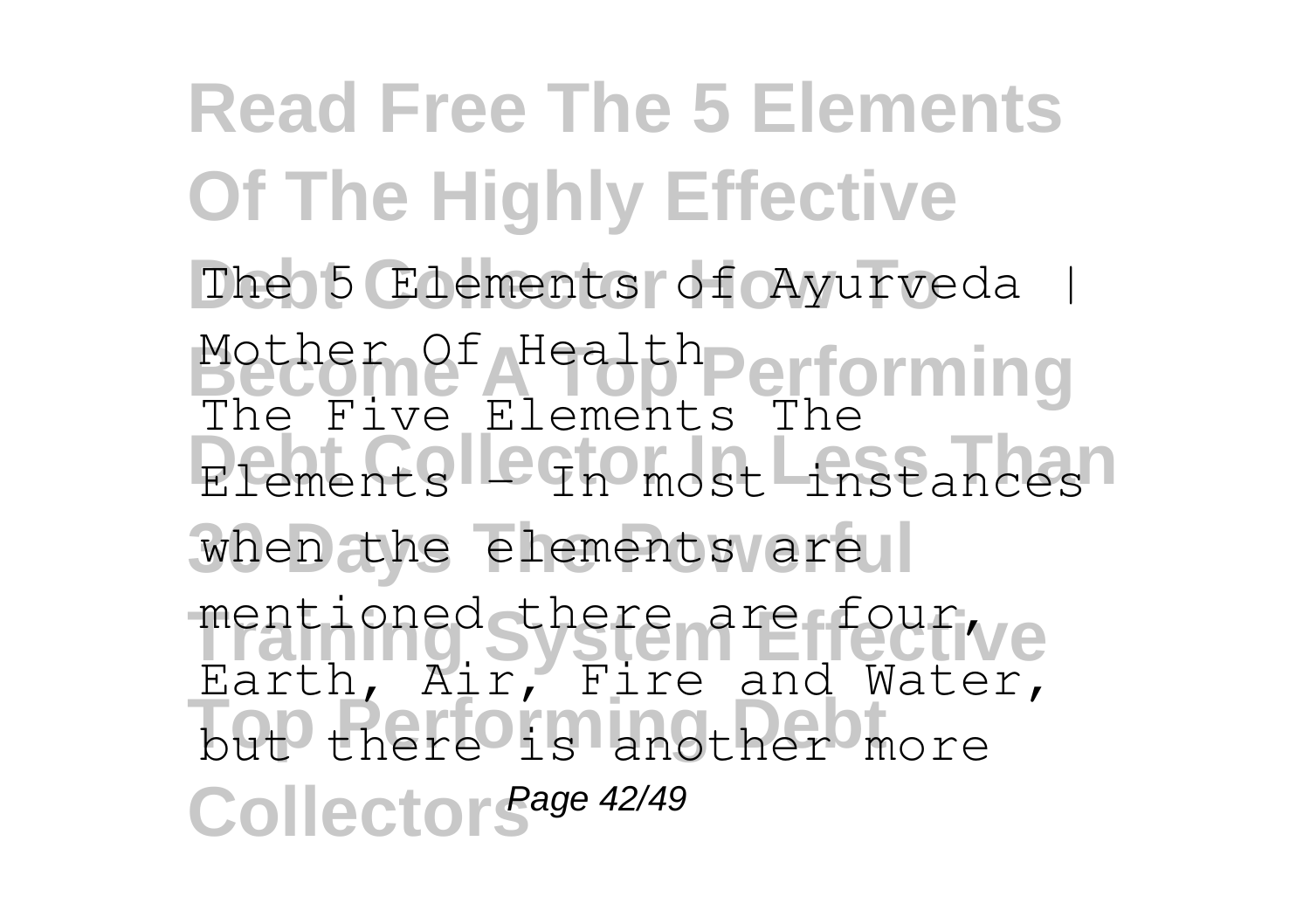**Read Free The 5 Elements Of The Highly Effective** elusive element which is **Become A Top describe or ing Debt Collector In Less Than 30 Days The Powerful Training System Effective The Performance Debt**<br>
Lore - Witchcraft, Pagan ... Collector<sup>Sage 43/49</sup> difficult to describe or define, it is ether or spirit. The Five Elements - Witches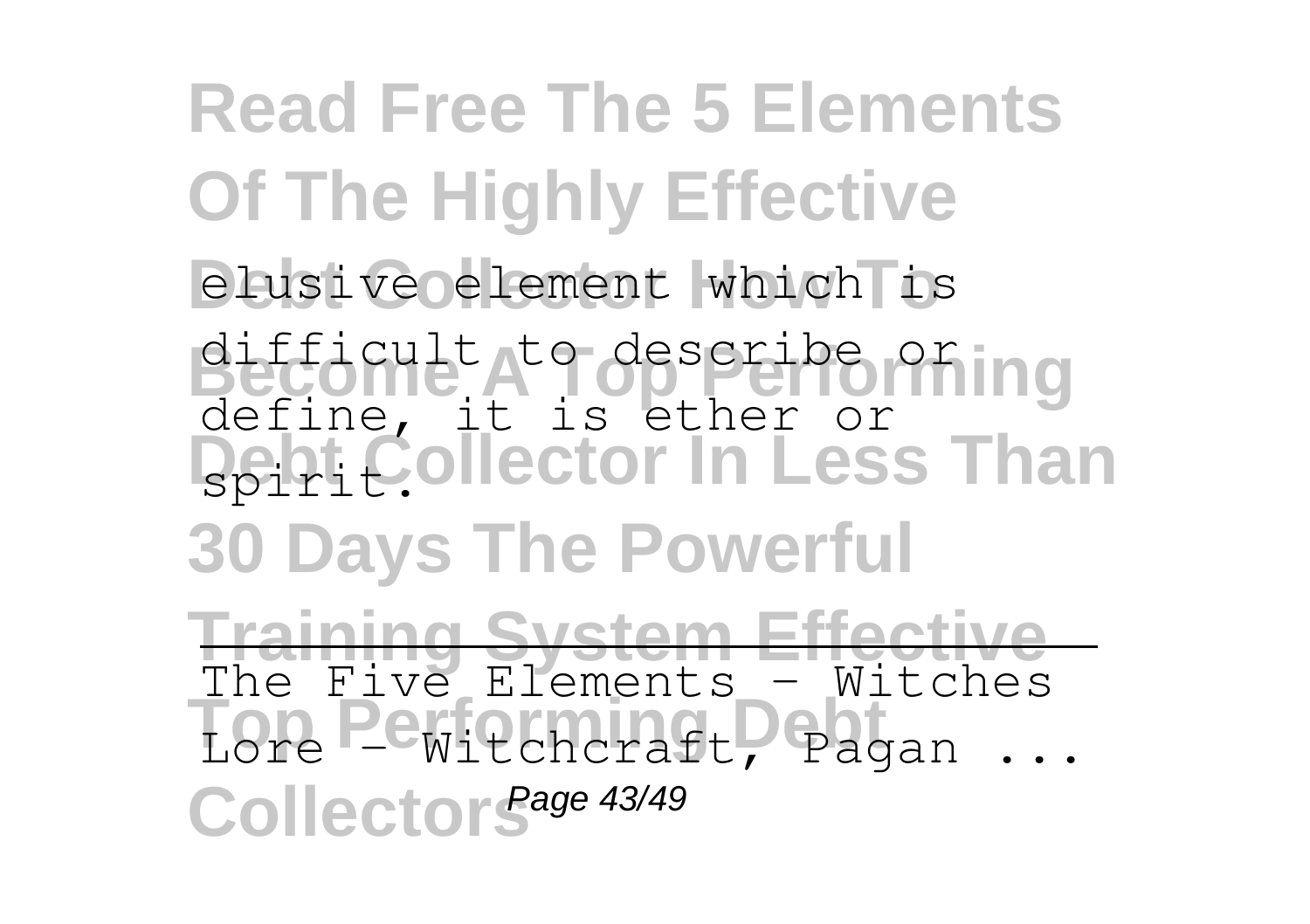**Read Free The 5 Elements Of The Highly Effective** Traditional way of looking Become <sup>namely other visualng</sup> are five basic elements of an an art worke **Pine, shape**, color, texture and space. out as a separate category, Collector<sup>Sage 44/49</sup> arts, suggests that there You might find form singled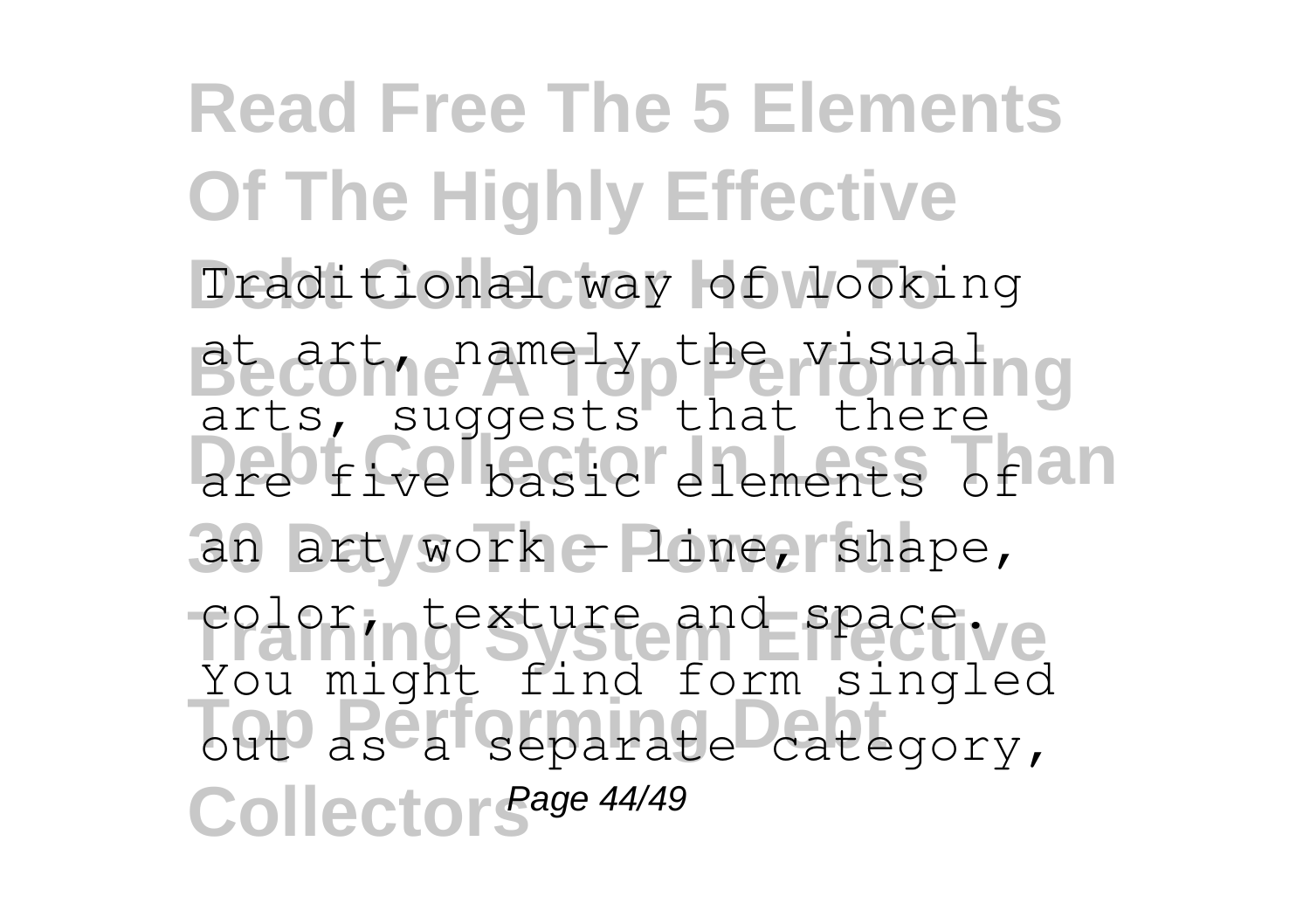**Read Free The 5 Elements Of The Highly Effective** defined as a three-w To **Become A Top Performing** dimensional alternative to **Debt Collector In Less Than 30 Days The Powerful** The Five Elements of Artive Widewallsorming Debt Collector<sup>Sage 45/49</sup> shape. Definition and Examples |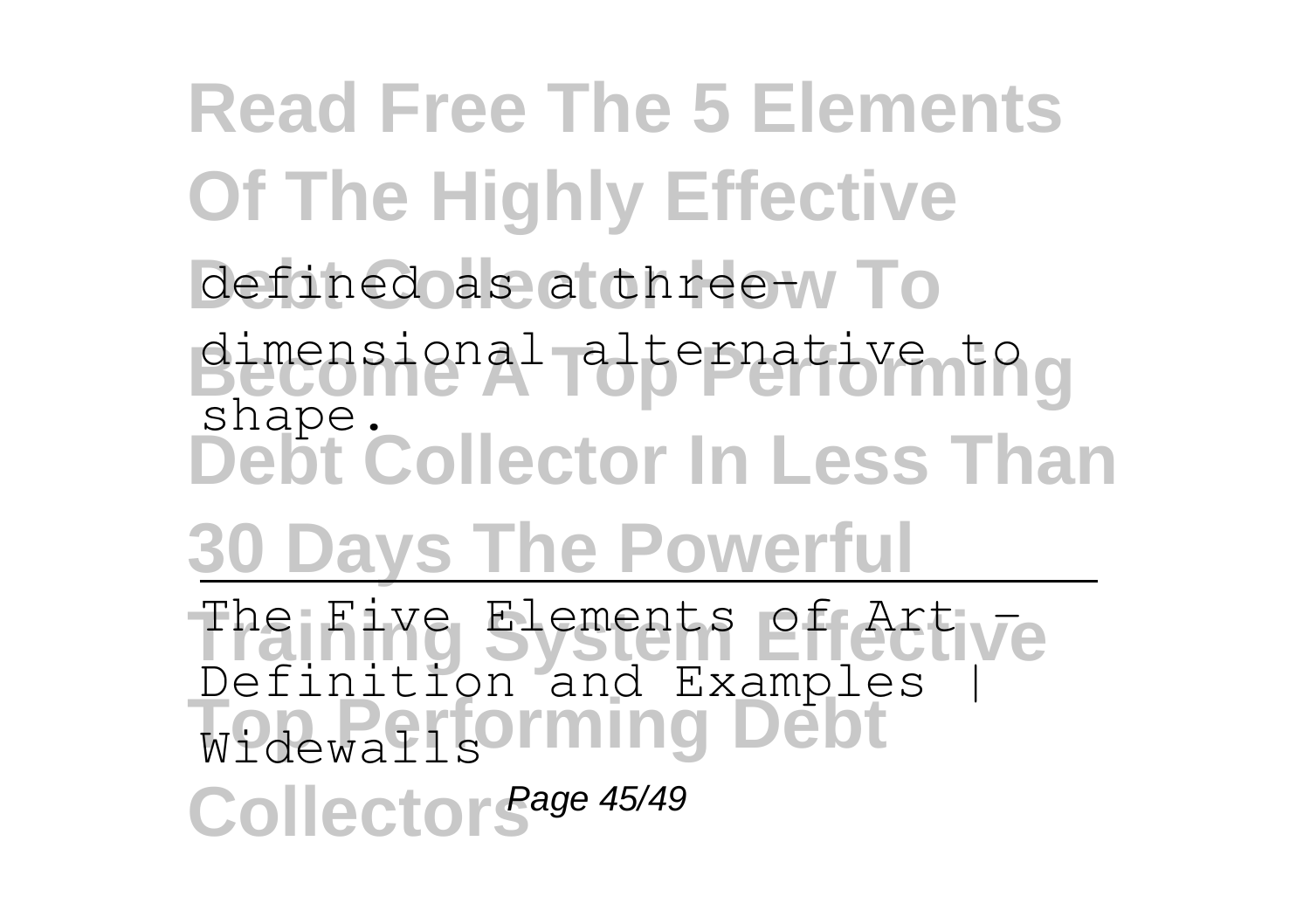**Read Free The 5 Elements Of The Highly Effective** This element is perceived by five senses that pare orming and Sight. The physical body<sup>1</sup> with muscles and bones refers to Earth mater ctive **Top Performing Debt** Collector<sup>Sage 46/49</sup> Hearing, Smell, Taste, Touch  $(jala):$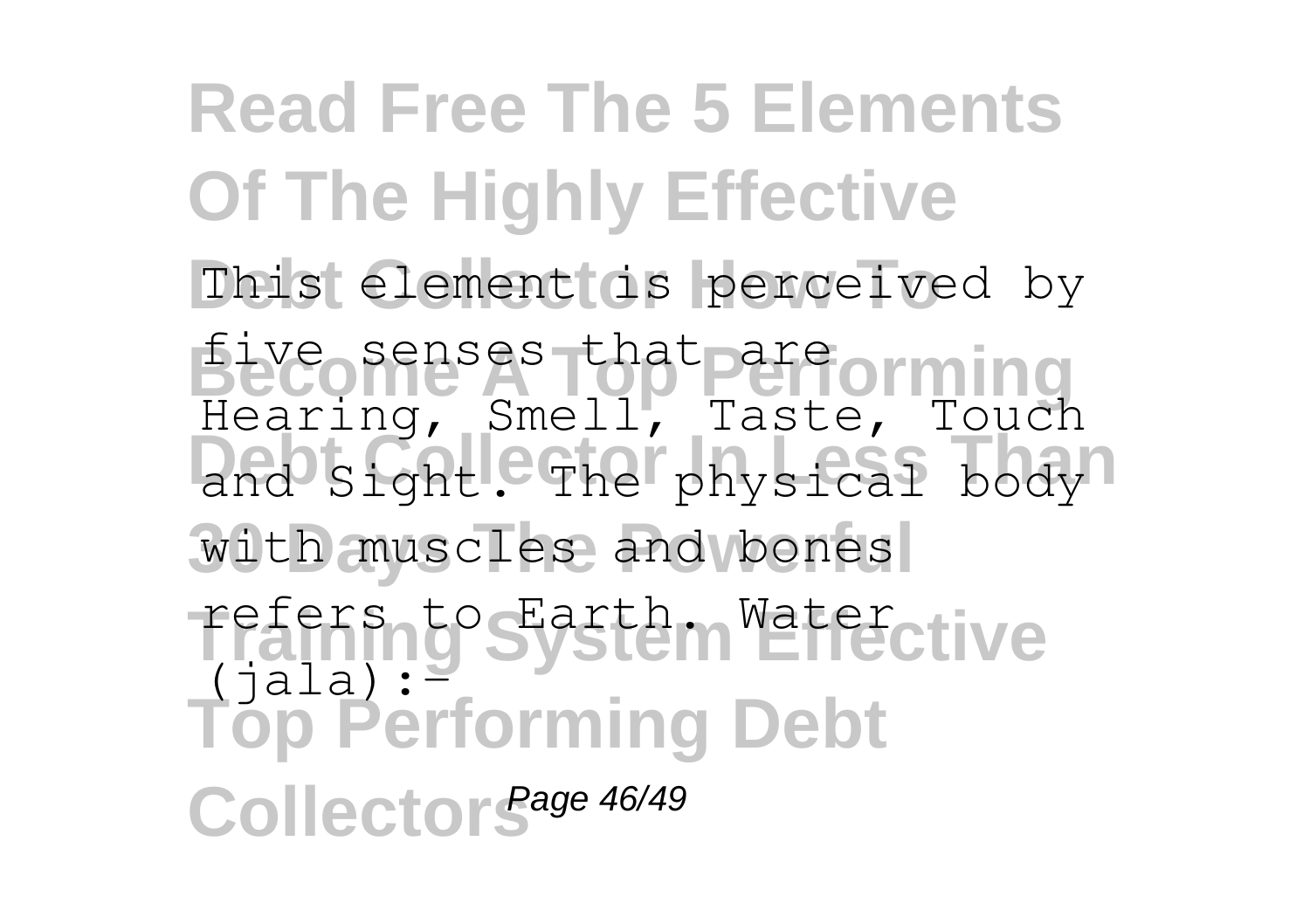# **Read Free The 5 Elements Of The Highly Effective Debt Collector How To**

What Are the 5 Elements of g Recording to Taoist ess Than cosmology, Yin-Qi and Yang-Piainthe **Brimordial feminine Top Performing Debt** produce what are known as Collector<sup>Sage 47/49</sup> Nature (PanchaMahabhuta)? and masculine energies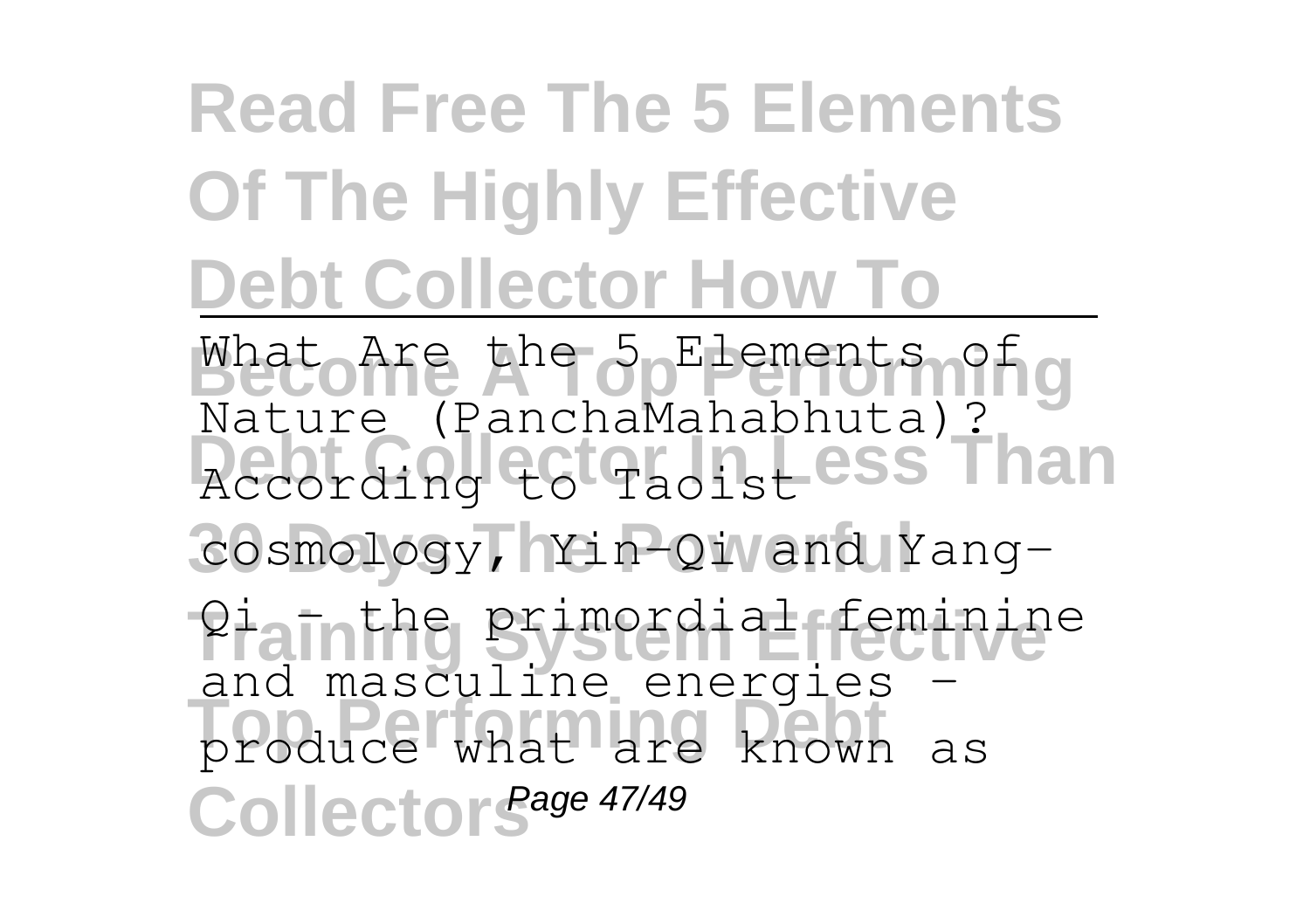**Read Free The 5 Elements Of The Highly Effective** the "Five Elements." The **Become A Top Performing** Five Elements, in turn, give **Debt Collector** In Less Than manifest existence. The Five Elements are Wood, Firetive **Top Performing Debt** Collector<sup>Sage 48/49</sup> birth to the "ten-thousand Earth, Metal, and Water.